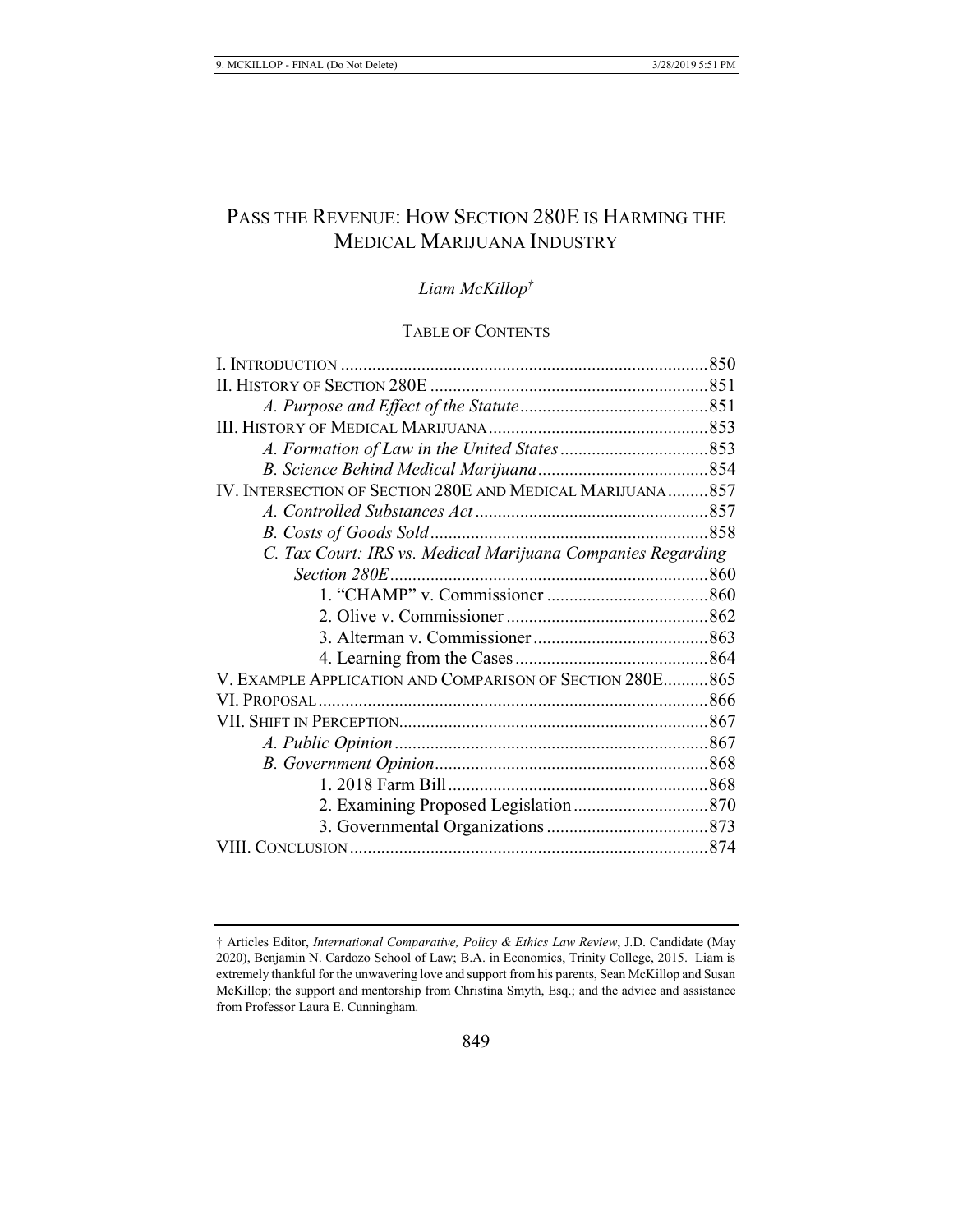#### I. INTRODUCTION

Remarking on the recently ratified United States Constitution in a letter to a friend living in France, Benjamin Franklin famously wrote "[o]ur new Constitution is now established, and has an appearance that promises permanency; but in this world nothing can be said to be certain, except death and taxes."<sup>1</sup> The famous quote hits home especially hard to medical marijuana<sup>2</sup> businesses who are operating legally under the relevant state laws, yet are nonetheless treated as a business conducting an illegal trade for federal income tax purposes.

Although there are forty-six states with some form of legislation permitting the use of marijuana related products for medicinal purposes, it would be an overstatement to say the medical marijuana business is currently flourishing. Long gone are the days of a society which expresses disbelief that marijuana can be used as a medicine. Even as a recreational drug, marijuana no longer carries with it the same stigma that it did even a decade ago. Public perception is no longer the biggest enemy that medical marijuana companies must deal with; the supervillain role has been assumed by I.R.C. § 280E ("Section 280E") of the Internal Revenue Code ("IRC").

As federal law makes no distinction between medical and recreational marijuana, medical marijuana continues to be classified as a Schedule I drug under the Controlled Substances Act ("CSA"), in turn, subjecting it to the harsh conditions of Section 280E. The result of this treatment—the disallowance of ordinary business deductions or credits has a ripple effect on medical marijuana businesses: it creates a higher tax bill, which in turn reduces profits, decreases research opportunities and disincentivizes new businesses from entering the market.

This writing proposes a resolution to the ongoing tax issues that medical marijuana companies are currently facing. While the simplest option would be a reclassification of "marijuana" under the CSA, to take it off the list of Schedule I or Schedule II banned drugs, this tactic has been advocated for repeatedly in the past and has been continuously rejected by the Drug Enforcement Agency ("DEA"). Instead, this writing explores the possibility of carving out an exception in Section 280E for medical marijuana companies which would allow them to take deductions for their ordinary business expenses, just like all other

<sup>1</sup> Letter from Benjamin Franklin to Jean Baptiste Le Roy (Nov. 13, 1789), *in* 10 THE WRITINGS OF BENJAMIN FRANKLIN 69 (Albert Henry Smyth ed., 1907).

<sup>2</sup> This writing chooses to refer to the drug which comes from the plant *Cannabis sativa* l as "marijuana." For clarity purposes, this term is used throughout the paper and can be referred to interchangeably with the term "cannabis."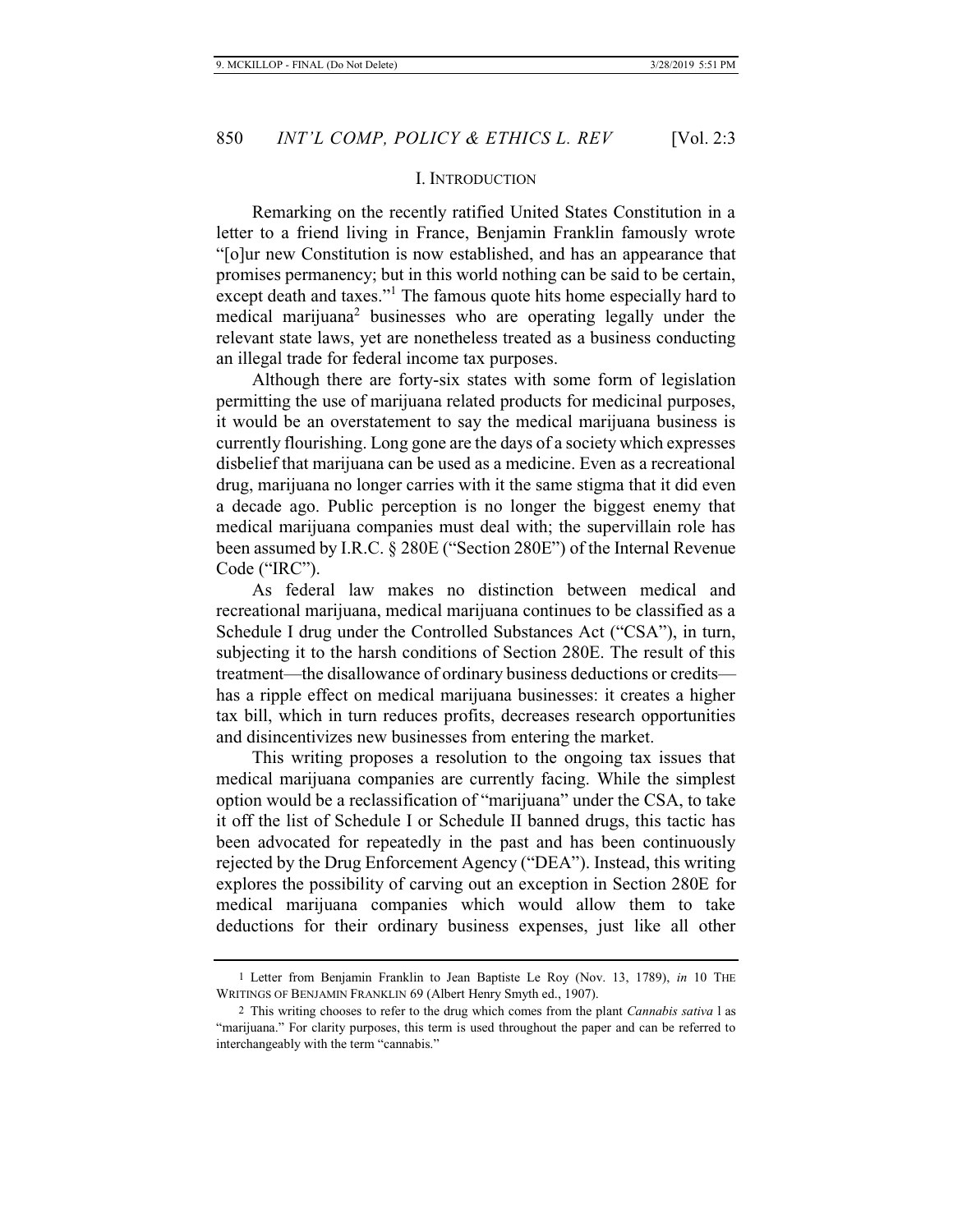businesses. While the obvious result of this would be higher net income for these companies, the totality of the effect would stretch much further regarding growth, research, and product availability. By detailing how the current application of Section 280E no longer falls in line with the initial purpose of its enactment and arguing why an exception is necessary due to current societal standards, tax theory, and health purposes; this writing aims to show why this exception is long overdue and a necessary step to continue to grow the medical marijuana industry.

#### II. HISTORY OF SECTION 280E

## *A. Purpose and Effect of the Statute*

To fully comprehend the purpose and effect of Section 280E, it is necessary to understand I.R.C. § 162 ("Section 162") as that is the section of the IRC with which Section 280E directly coincides with. Section 162 allows businesses to deduct for all ordinary and necessary expenses, paid or incurred in carrying on any trade or business.<sup>3</sup> This allows taxpaying companies to deduct expenses for costs associated with regular business practices such as marketing and advertising, equipment rentals, wages and bonuses, and supplies.<sup>4</sup> When examining the plain language of Section 280E, it becomes clear how the two Sections are directly intertwined. Section 280E creates an exception to Section 162, it states:

No deduction or credit shall be allowed for any amount paid or incurred during the taxable year in carrying on any trade or business if such trade or business (or the activities which comprise such trade or business) consists of trafficking in controlled substances (within the meaning of schedule I and II of the Controlled Substances Act) which is prohibited by Federal law or the law of any State in which such trade or business is conducted.<sup>5</sup>

Section 280E disallows a business from taking deductions on their federal income tax bill that would be otherwise be available were it not for the fact that their business or trade consists of trafficking of schedule I or II substances listed on the CSA.

Congress enacted Section 280E in 1982 to codify the tax implications of expenditures made in connection with the illegal sale of

<sup>3</sup> I.R.C. § 162 (2018).

<sup>4</sup> *See* Treas. Reg. § 1.162-1 (as amended in 1993).

<sup>5</sup> I.R.C. § 280E.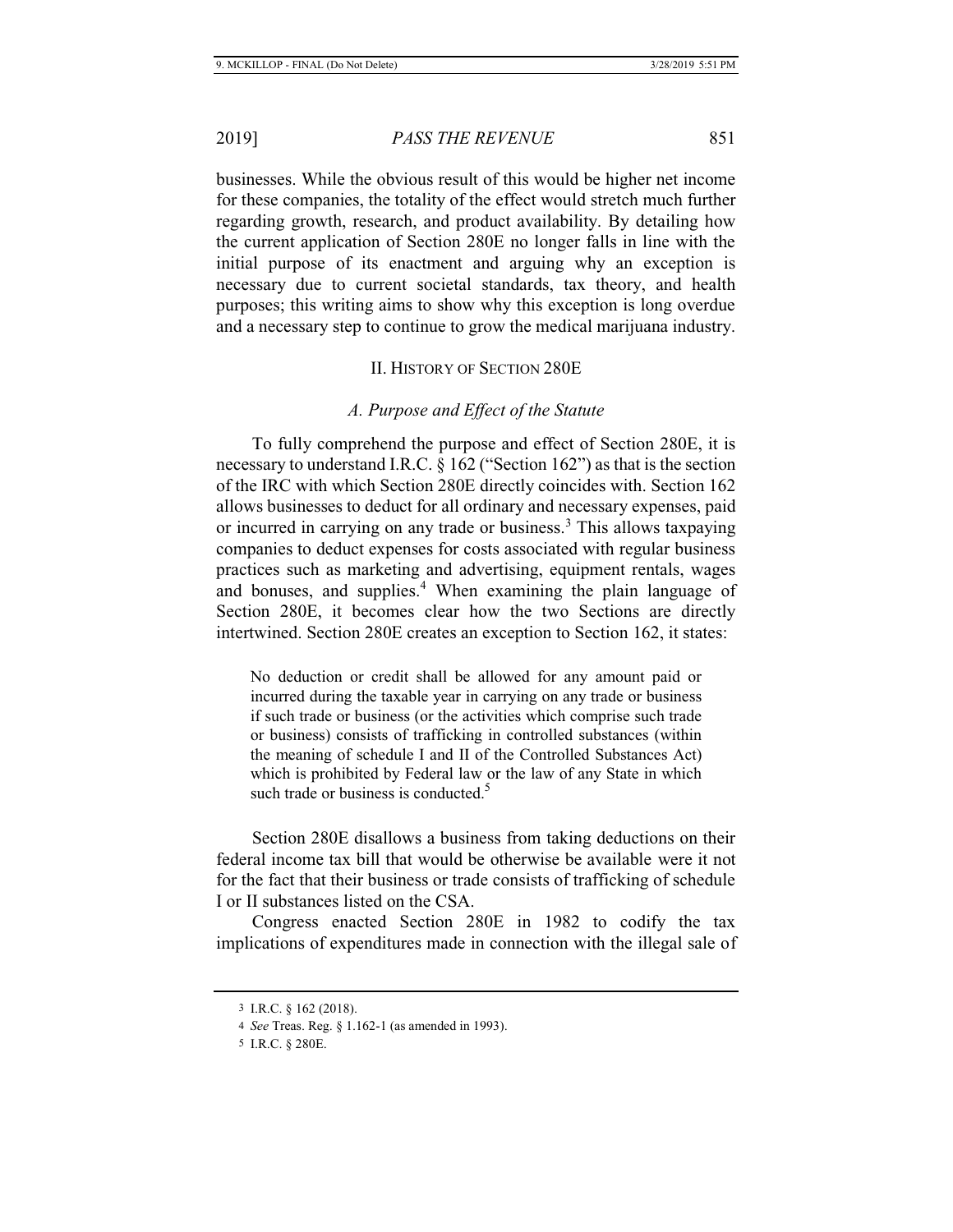drugs.<sup>6</sup> Section 280E was titled as "*Disallowing deductions for drug dealing*" and listed as a "*Miscellaneous Provision*" under the section titled "*Provisions Designed to Improve Taxpayer Compliance*" as a part of the Tax Equity and Fiscal Responsibility Act ("TEFRA") signed into law by President Ronald Reagan on September 3, 1982.<sup>7</sup> Section 280E was a direct response to a United States Tax Court ("Tax Court") ruling in the prior year which was met with a lot of social and political backlash, as it came at a time when President Reagan was determined to continue reinforcing and expanding President Nixon's policies related to the cleverly titled "War on Drugs" from the early 1970's.<sup>8</sup>

In 1981 the Tax Court issued a holding which allowed a selfemployed taxpayer, who was in the business of illegally selling amphetamines, cocaine, and marijuana, to deduct, under Section 162, certain business expenditures related to this practice, such as his rent, packaging expenses and automobile expenses.<sup>9</sup> The court's holding did not mention any policy issues related to allowing the taxpayer to take the Section 162 deductions; they simply found that the expenses at hand qualified for the deduction as they "were made in connection with [the taxpayer]'s trade or business and were both ordinary and necessary."<sup>10</sup>

At the time, the lack of discussion on this issue was sensible, as the Supreme Court had previously held that it was not proper for the IRS Commissioner to deny business deductions to a taxpayer on "public policy" grounds when the requirements of Section 162 were met.<sup>11</sup> In *Commissioner v. Tellier*, the Court referenced the long standing principle that the Tax Code was enacted to tax net income and did not concern itself with the lawfulness of the income that it taxes.<sup>12</sup> As the language of the Tax Code did not provide any basis for exceptions based on public policy grounds, the Court re-affirmed their belief that it is up to Congress to make these types of decisions, and not a concern for the legislative branch.<sup>13</sup>

<sup>6</sup> I.R.S. Chief Couns. Mem. 201504011 (Dec. 10, 2014).

<sup>7</sup> Tax Equity and Fiscal Responsibility Act of 1982, Pub. L. No. 97-248, 96 Stat. 324 (codified as amended in scattered sections of 26 U.S.C. and 42 U.S.C.).

<sup>8</sup> Chris Barber, *Public Enemy Number One: A pragmatic Approach to America's Drug Problem*, THE RICHARD NIXON FOUNDATION (June 29, 2016), https://www.nixonfoundation.org/2016/06/26404/.

<sup>9</sup> *See* Edmondson v. Comm'r, 42 T.C.M. (CCH) 1533 (1981).

<sup>10</sup> *See Id.* at 1536.

<sup>11</sup> *See* Comm'r v. Tellier, 383 U.S. 687, 691 (1966).

<sup>12</sup> *Id.*

<sup>13</sup> *Id.* at 692.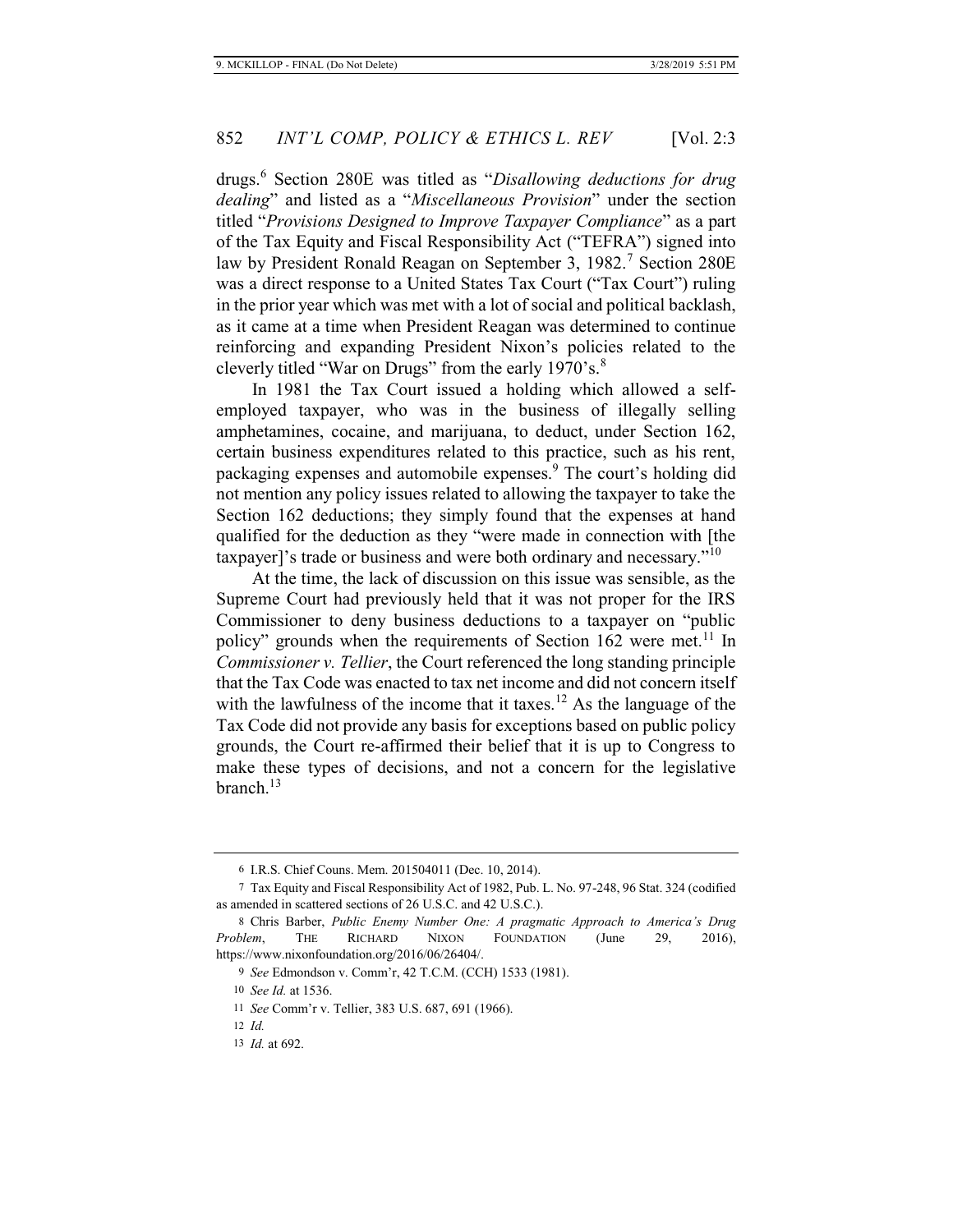*Edmondson v. Commissioner* was specifically cited in the Senate Report which accompanied TEFRA, when describing the present law that would be changed by the provision, "[a] recent U.S. Tax Court case allowed deductions for telephone, auto, and rental expenses incurred in the illegal drug trade."<sup>14</sup> Further, the public policy issues that were at the forefront of the Reagan administration's focus at the time were referenced in the Senate Report as well, as it was noted "[t]here is a sharply defined public policy against drug dealing," leading them to conclude that "[s]uch deductions must be disallowed on public policy grounds."15 However, this was fourteen years before the passage of the first ever medical marijuana law in California,  $16$  and the idea that marijuana had any medical benefit or that it could even one day be sold recreationally was fully inconceivable at the time.

### III. HISTORY OF MEDICAL MARIJUANA

#### *A. Formation of Law in the United States*

The United States Pharmacopeia—which serves as the leading compilation of drug information produced annually in the United States—first included marijuana in its publication in  $1850$ .<sup>17</sup> At that time, marijuana was viewed as a drug which provided treatment for numerous ailments, including neuralgia, rabies, dysentery, tonsillitis, gout, alcoholism and opiate addiction.<sup>18</sup> The drug was subsequently removed from the Pharmacopeia in 1942, and has not been added back since.<sup>19</sup>

Fifty-four years later, California became the first state to enact a law allowing individuals to possess and grow marijuana for medical use, when state residents voted in favor of the ballot initiative Proposition 215 (Compassionate Use Act of 1996).<sup>20</sup> As of February 1, 2019, there are currently forty-six states which have some type of approved legislation

<sup>14</sup> S. REP. NO. 97-494, at 309 (1982).

<sup>15</sup> *Id.*

<sup>16</sup> Compassionate Use Act of 1996, CAL. HEALTH & SAFETY CODE § 11362.5 (Deering 2018).

<sup>17</sup> *See* Mary Barna Bridgeman & Daniel T. Abazia, *Medicinal Cannabis: History, Pharmacology, and Implications for the Acute Care Setting*, 42 J. PHARMACY & THERAPEUTICS 180, 180 (2017).

<sup>18</sup> George B. Wood & Franklin Bache, *The Dispensatory of the United States of America,* 332- 334 (1851).

<sup>19</sup> *See* Mary Barna Bridgeman & Daniel T. Abazia, *Medicinal Cannabis: History, Pharmacology, and Implications for the Acute Care Setting*, 42 J. PHARMACY & THERAPEUTICS 180, 180 (2017).

<sup>20</sup> HEALTH & SAFETY § 11362.5.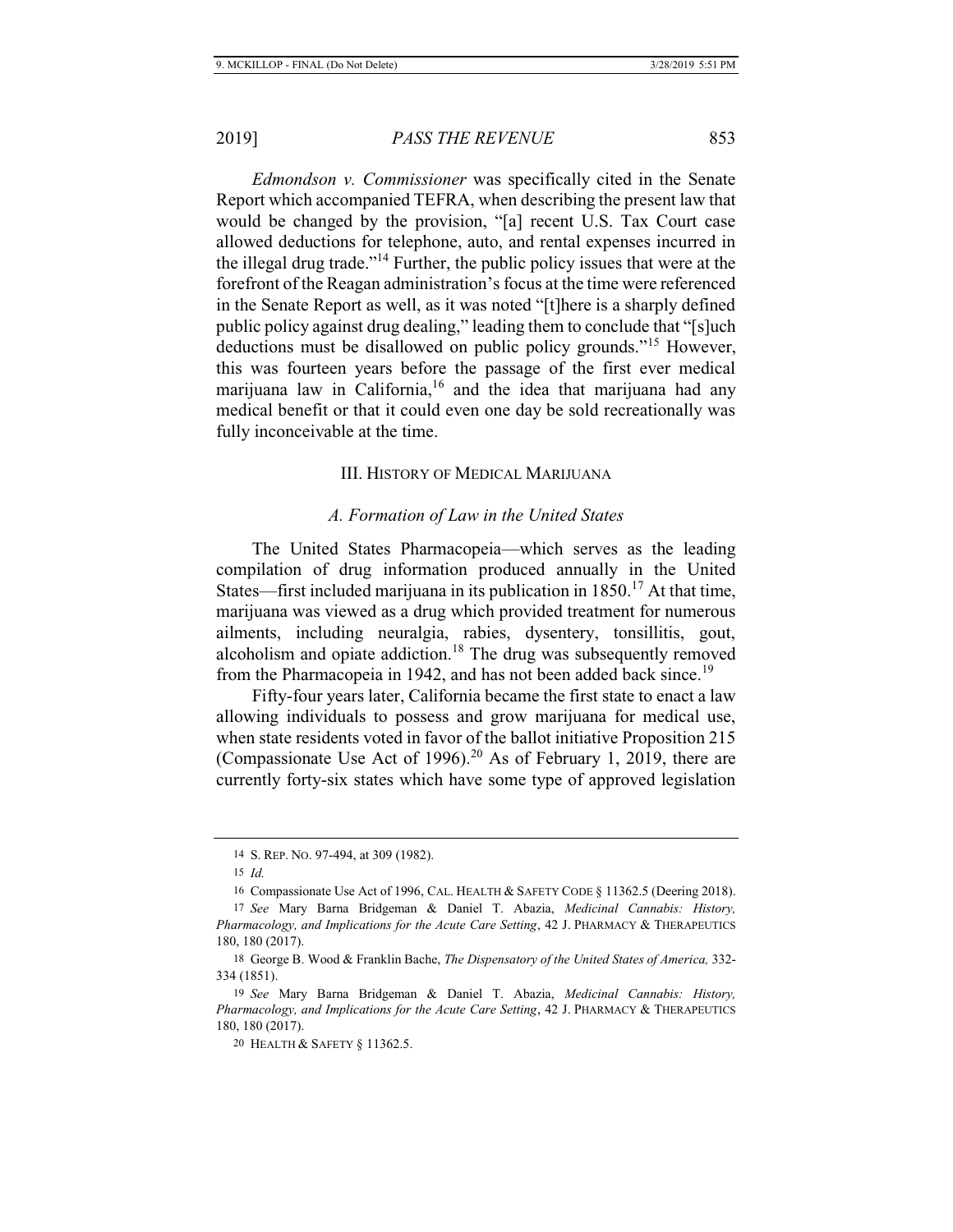related to the use of marijuana products for medical purposes.<sup>21</sup> Out of this group, there are thirty-three states which have approved a "comprehensive"<sup>22</sup> public medical marijuana program.<sup>23</sup> Thirteen other states have what is recognized as allowing the use of "low THC, high CBD" products for medical purposes. $24$  This leaves Idaho, Kansas, Nebraska, and South Dakota as the only four states in the U.S. without some type of approved medical marijuana program.<sup>25</sup>

#### *B. Science Behind Medical Marijuana*

The scientific name for the plant used to create what is commonly known as medical marijuana is *Cannabis sativa* l*.* <sup>26</sup> **"**Medical marijuana" is a term which refers to using the "whole, unprocessed marijuana plant or its basic extracts to treat symptoms of illness and other conditions."<sup>27</sup> The plant is considered to be complex, as it is known to contain more than five hundred different components, including one hundred and four identified cannabinoids.<sup>28</sup> Cannabinoids, which are mainly present in the

1. Protection from criminal penalties for using marijuana for a medical purpose;

3 It allows a variety of strains, including those more than "low THC;"

4. It allows either smoking or vaporization of some kind of marijuana products, plant material or extract; and

*Id.*

23 *See id*. States with comprehensive medical marijuana programs include: Alaska,\* Arizona, Arkansas, California,\* Colorado,\* Connecticut, Delaware, Florida, Hawaii, Illinois, Louisiana, Maine,\* Maryland, Massachusetts,\* Michigan\*, Minnesota, Missouri, Montana, Nevada,\* New Hampshire, New Jersey, New Mexico, New York, North Dakota, Ohio, Oklahoma, Oregon,\* Pennsylvania, Rhode Island, Utah, Vermont,\* Washington,\* West Virginia. *See id.* (\* indicates that the State has also legalized the recreational adult-use of marijuana).

24 *See id*. States with "low THC, high CBD" programs (alphabetical): Alabama, Georgia, Iowa, Indiana, Kentucky, Mississippi, North Carolina, South Carolina, Tennessee, Texas, Virginia, Wisconsin, Wyoming.

25 *See id*.

26 *See Plants Profile for Cannabis sativa (marijuana)*, U.S. DEP'T OF AGRIC., https://plants.usda.gov/core/profile?symbol=casa3 (last visited Jan. 11, 2019).

27 *DrugFacts: Marijuana as Medicine*, NAT'L INST. ON DRUG ABUSE (June 2018), https://www.drugabuse.gov/publications/drugfacts/marijuana-medicine.

28 *See* Mahmoud ElSohly & Waseem Gul, *Constituents of* Cannabis Sativa, *in* HANDBOOK OF CANNABIS 3, 3 (Roger G. Pertwee ed., 2014).

<sup>21</sup> *See State Medical Marijuana Laws*, NAT'L CONF. OF STATE LEGIS., http://www.ncsl.org/research/health/state-medical-marijuana-laws.aspx (last updated Mar. 5, 2019).

<sup>22</sup> *See id*. The NCSL requires five different criteria to be met for a state's program to be considered "comprehensive":

<sup>2.</sup> Access to marijuana thorough home cultivation, dispensaries or some other system that is likely to be implemented;

<sup>5.</sup> Is not a limited trial program.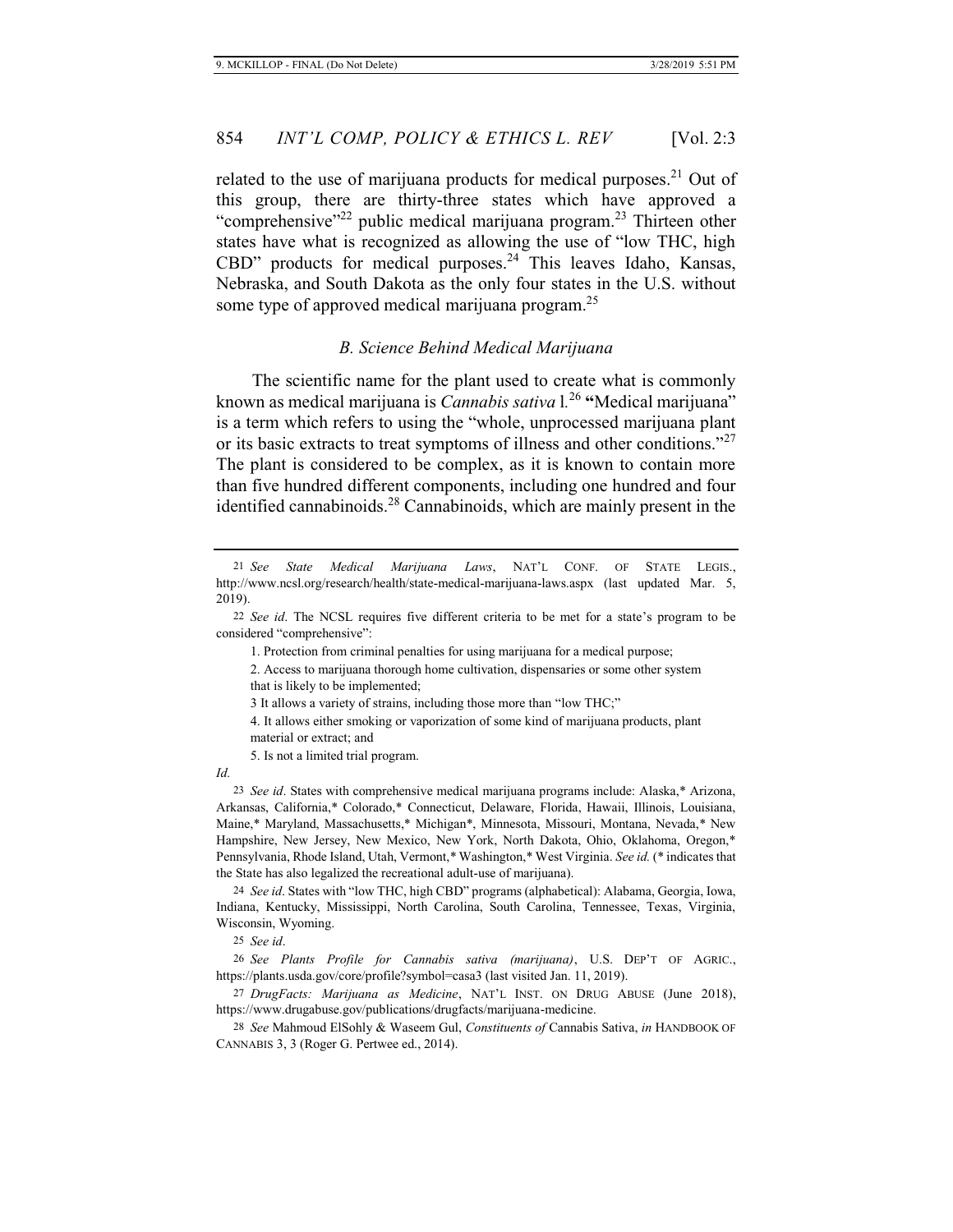flower of the plant—but also found in the leaves, stems and seeds—refer to the psychoactive and physiologically active constituents of the plant.<sup>29</sup> The two major compounds which give the plant its psychoactive and medicinal effects come from the specific cannabinoids delta-9 tetrahydrocannabinol ("THC") and cannabidiol ("CBD"). $^{30}$ 

The THC part of the plant contains the psychoactive component, which is responsible for the "high" feeling often associated with marijuana.<sup>31</sup> CBD is a non-psychoactive cannabinoid which is mainly associated with the medicinal properties of the plant.<sup>32</sup> Furthermore, CBD has been determined to actually reduce the psychoactive properties of THC, essentially working against the "high" affect.  $33$ 

The reason the marijuana plant is able to affect the human body is due to the fact that the human body contains a biological pathway referred to as the endocannabinoid system.<sup>34</sup> The endocannabinoid system helps regulate a human's mood, appetite, memory and pain sensation.<sup>35</sup> When the marijuana plant is consumed (either through the inhalation of smoke or through digestion), both the THC and CBD will have an effect on this system.<sup>36</sup> The "high" feeling is a result of the THC cannabinoids attaching to the cannabinoid receptors in the human brain which are responsible for affecting our thoughts, memories, senses and perception of time.37 While the chemical structure of THC and CBD are mostly identical,<sup>38</sup> there is one important structural difference. The point in the structure where THC contains a cyclic ring, the CBD structure contains a hydroxyl group; this difference in biochemistry is what controls whether or not the "high" effect is produced in the brain.<sup>39</sup>

<sup>29</sup> *See id*. at 4.

<sup>30</sup> Bridgeman & Abazia, *supra* note 17, at 181.

<sup>31</sup> *See id*.

<sup>32</sup> *See id.*

<sup>33</sup> *See* Mitchell Moffit & Gregory Brown, *THC vs CBD: What's In Your Weed?*, YOUTUBE (Nov. 8, 2018), https://www.youtube.com/watch?v=1iIENII-lVo.

<sup>34</sup> *See How Does Marijuana Produce its Effects?*, NAT'L INST. ON DRUG ABUSE, https://www.drugabuse.gov/publications/research-reports/marijuana/how-does-marijuanaproduce-its-effects (last updated June 2018).

<sup>35</sup> *See id*.

<sup>36</sup> *See id*.

<sup>37</sup> *See* New York Hall of Science, *The Science Behind Medical Marijuana,* YOUTUBE (June 14, 2017), https://www.youtube.com/watch?v=eGiQs0Ng2Y0.

<sup>38</sup> *See* Mitchell Moffit & Gregory Brown, *THC vs CBD: What's In Your Weed?*, YOUTUBE (Nov. 8, 2018), https://www.youtube.com/watch?v=1iIENII-lVo.

<sup>39</sup> *See* New York Hall of Science, *The Science Behind Medical Marijuana,* YOUTUBE (June 14, 2017), https://www.youtube.com/watch?v=eGiQs0Ng2Y0.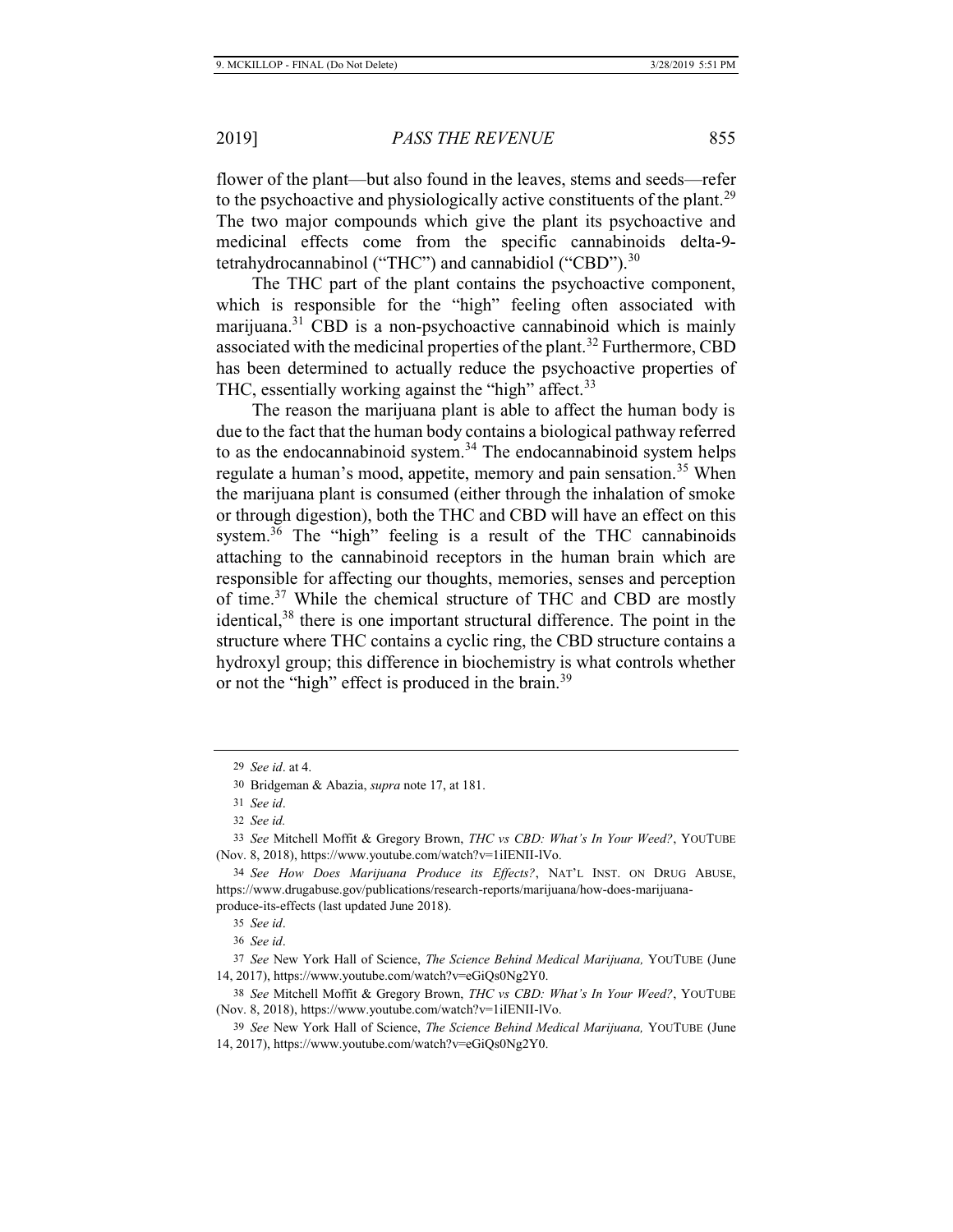The cannabinoid receptors in our body, to which the THC and CBD attach, are known as Cannabinoid receptors type 1 ("CB1 Receptor"). $40$ In your normal, sober body, your CB1 Receptor is affected by a neurotransmitter called anandamide, which controls the generation of pleasure, motivation and feeding behavior.<sup>41</sup> The chemical structure of THC is so similar to the chemical structure of anandamide that it fits perfectly to the CB1 receptor, causing the "high" effect.<sup>42</sup> CBD's chemical structure, which is different in shape due to the presence of the hydroxyl group, does not fit in to the CB1 Receptor, therefore not making you feel "high."43 However, CBD does bind to other receptors in the cannabinoid system and therefore affects the body in other ways.<sup>44</sup>

When CBD and THC are consumed at the same time, it has been found that due to the biochemical shape of CBD, it can attach to the CB1 Receptor in a certain way which causes the THC to not be able to bind as perfectly as usual, resulting in a decrease in how "high" one feels.<sup>45</sup> Researchers have found that medicinal marijuana offers a therapeutic value for a wide range of health conditions, including multiple sclerosis, epilepsy, arthritis (and inflammation in general), and anxiety, to name a few.46 It has most notably been used to reduce the number of seizures for people who suffer from specific types of epilepsy. $47$  In fact, last year, the Food and Drug Administration ("FDA") approved Epidolex® (cannabidiol), which is a CBD-based drug.<sup>48</sup> However, despite this FDA approved medical usage, medicinal marijuana is still classified under Schedule I of the CSA, which is where drugs with no proven medicinal value are scheduled.<sup>49</sup>

<sup>40</sup> *See How Does Marijuana Produce its Effects?*, *supra* note 34.

<sup>41</sup> *See id*.

<sup>42</sup> *See id.* The term "runners high" refers to an anandamide being released in your body due to the exercise. *See* New York Hall of Science, *The Science Behind Medical Marijuana,* YOUTUBE (June 14, 2017), https://www.youtube.com/watch?v=eGiQs0Ng2Y0.

<sup>43</sup> *See id*.

<sup>44</sup> *See id*.

<sup>45</sup> *See id*.

<sup>46</sup> *See id.*

<sup>47</sup> Press Release, U.S. Food & Drug Admin., FDA Approves First Drug Comprised of an Active Ingredient Derived from Marijuana to Treat Rare, Severe Forms of Epilepsy (June 25, 2018), https://www.fda.gov/newsevents/newsroom/pressannouncements/ucm611046.htm.

<sup>48</sup> *Id*.

<sup>49</sup> *See* 21 U.S.C. § 812 (2012); *see also Drug Information: Drug Scheduling*, U.S. DRUG ENF'T ADMIN., https://www.dea.gov/drug-scheduling (last visited Jan. 11, 2019).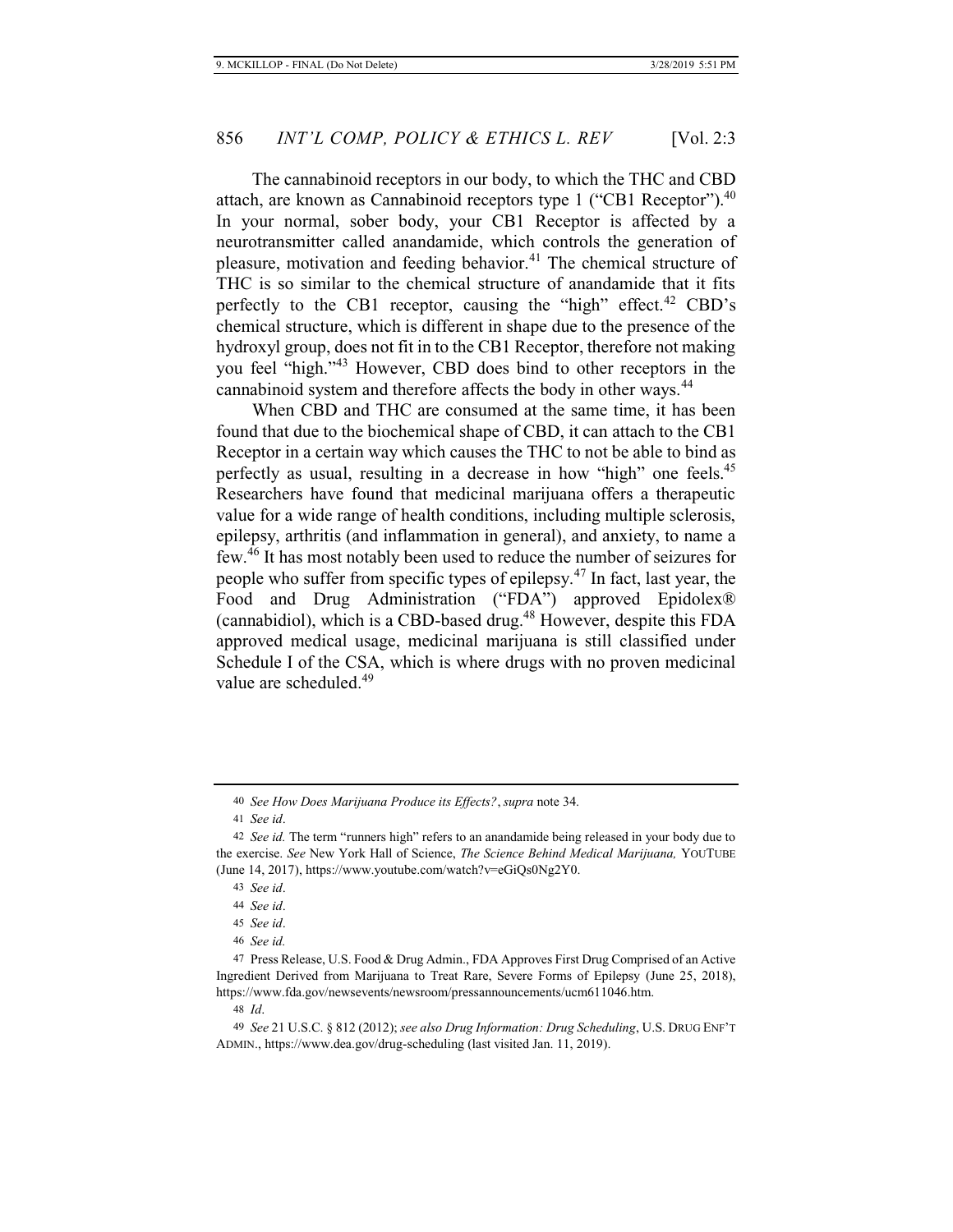# IV. INTERSECTION OF SECTION 280E AND MEDICAL MARIJUANA

### *A. Controlled Substances Act*

Under Section 280E, since medical marijuana is classified as a Schedule I drug under the CSA, medical marijuana businesses are denied certain tax deductions and credits due to the fact that their business "consists of trafficking in controlled substances."50 The Supreme Court held in *United States vs. Oakland Cannabis Buyers' Cooperative* that there was no exception for medical marijuana under the definition provided by the federal laws at the time.<sup>51</sup> As federal law still makes no distinction between recreational marijuana and medical marijuana,<sup>52</sup> for federal tax purposes they are treated as the same substance, even though they are often regulated differently at the state level.<sup>53</sup> Despite a shift in public perception, shown through (1) thirty-three states legalizing the use of medical marijuana;<sup>54</sup> (2) arguments from legal scholars;<sup>55</sup> and (3) numerous acts introduced by Government representatives,<sup>56</sup> the DEA and the FDA—the two federal agencies responsible for determining which substances are added or removed from each schedule—have refused to reclassify the drug under a different schedule or to create a distinction specifically for medical marijuana.<sup>57</sup>

To be classified under Schedule I, the drug in question must: (1) have "a high potential for abuse"; (2) have "no currently accepted medical use in treatment"; and (3) "lack of accepted safety for use of the drug ... under medical supervision."<sup>58</sup> As recently as 2016, the DEA stated that "the science doesn't support [reclassification]" in their

<sup>50 26</sup> U.S.C. § 280E (2012).

<sup>51</sup> United States v. Oakland Cannabis Buyers' Coop., 532 U.S. 483 (2001).

<sup>52 21</sup> U.S.C. § 802(16) (2012) defines "marijuana" as "all parts of the plant Cannabis sativa L., whether growing or not; the seeds thereof; the resin extracted from any part of such plant; and every compound, manufacture, salt, derivative, mixture, or preparation of such plant, its seeds or resin."

<sup>53</sup> *See State Medical Marijuana Laws*, *supra* note 21.

<sup>54</sup> *See 33 Legal Medical Marijuana States and DC*, PROCON.ORG, https://medicalmarijuana.procon.org/view.resource.php?resourceID=000881 (last updated Mar. 11, 2019).

<sup>55</sup> *See, e.g.*, David R. Katner, *Up in Smoke: Removing Marijuana from Schedule I,* 27 B.U. PUB. INT. L.J 167 (2018).

<sup>56</sup> *See, e.g.*, Ending Federal Marijuana Prohibition Act of 2011, H.R. 2306, 112th Cong. (2011); Respect States and Citizens Rights Act of 2012, H.R. 6606, 112th Cong. (2012); Regulate Marijuana Like Alcohol Act of 2015, H.R. 1012, 114th Cong. (2014); Legitimate Use of Medicinal Marijuana Act of 2017, 115th Cong. (2017).

<sup>57</sup> *See* Denial of Petition to Initiate Proceedings to Reschedule Marijuana, 81 Fed. Reg. 53,688 (Aug. 12, 2016).

<sup>58</sup> *See* 21 U.S.C. § 812.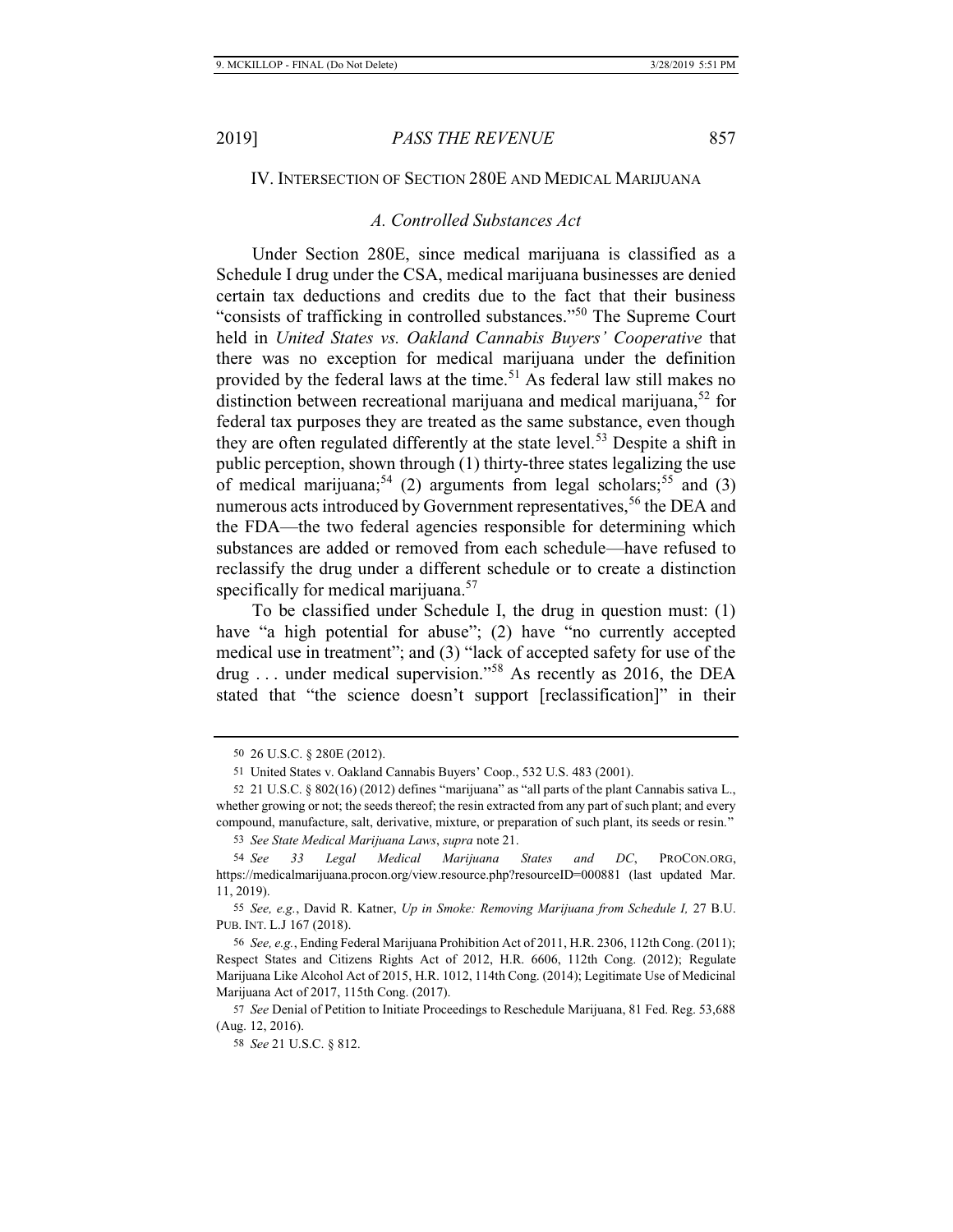conclusion that the therapeutic benefits of medical marijuana had not been adequately proven to support a move from schedule I.<sup>59</sup> However, the DEA did agree to expand the number of research centers allowed to grow marijuana for studies related to the value it may provide in chronic pain relief.<sup>60</sup> In a legal sense, as the analysis conducted by the FDA failed to produce medical and scientific data showing that "marijuana [was] safe and effective as a medicine," the DEA had no option but to prohibit reclassification.<sup>61</sup> It will be interesting to follow the next appeal for rescheduling now that the FDA and DEA have approved a drug which is comprised from the marijuana plant.

#### *B. Costs of Goods Sold*

In the Senate Report associated with the enactment of Section 280E, under the heading *Explanation of Provision*, it is stated that "[t]o preclude possible challenges on constitutional grounds, the adjustment to gross receipts with respect to effective costs of goods sold is not affected by this provision of the bill." $62$  Essentially, this is an exception to disallowance of business expenses, as taxpayers who are subject to Section 280E are allowed to reduce their gross income in relation to their costs of goods sold. The Constitutional concerns on the mind of the Congress were related to the 1920 Supreme Court case *Eisner v. Macomber*. <sup>63</sup> The essential holding from this case was that Congress' power to tax under the Sixteenth Amendment was limited to the taxation of income and any such tax which stretched beyond this would be treated as unconstitutional.64 As gross income is defined as "total sales, less the costs of goods sold, plus any income from investments and from incidental or outside operations of sources,"65 it would follow that disallowing a medical marijuana company to reduce their sales by their costs of goods sold could lead to serious constitutional challenges.

The basic concept behind factoring in the costs of goods sold to the calculation of gross income is that the seller of the goods does not have a

<sup>59</sup> Lenny Bernstein, *U.S. Affirms its Prohibition on Medical Marijuana*, WASH. POST (Aug. 11, 2016), https://www.washingtonpost.com/news/to-your-health/wp/2016/08/10/u-s-affirms-itsprohibition-on-medical-marijuana.

<sup>60</sup> *See id.* There was only one federally valid research center in the United States, located at the University of Mississippi, allowed to grow marijuana for the purposes of studying the drug and its health benefits. *See id.* 

<sup>61</sup> *Id.*

<sup>62</sup> S. REP. NO. 97-494, at 309 (1982).

<sup>63 252</sup> U.S. 189 (1920).

<sup>64</sup> *See id.* at 219.

<sup>65</sup> *See* Treas. Reg. § 1.61-3(a) (as amended in 1992).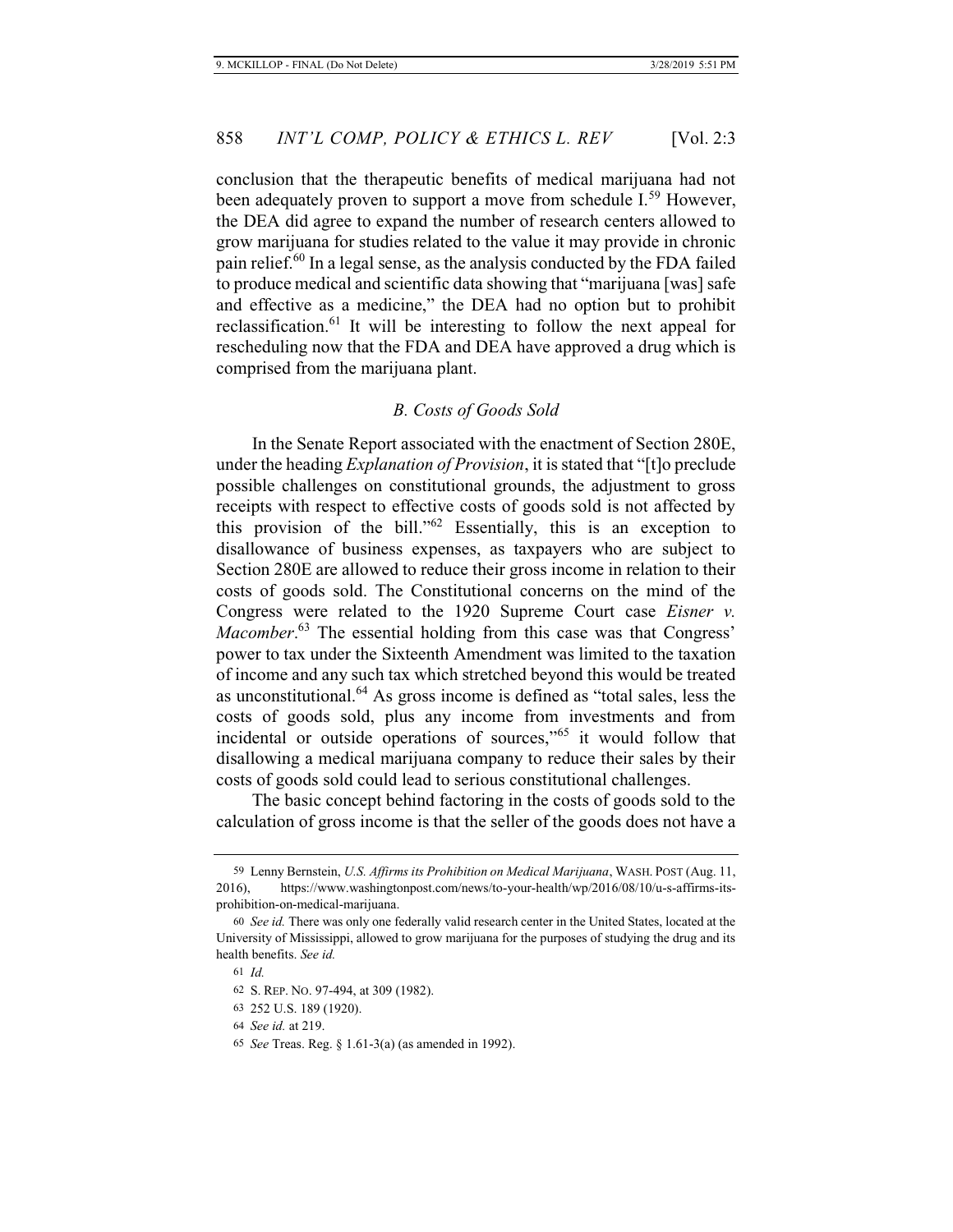taxable gain until they recover the initial economic investment made directly in the goods being sold.<sup>66</sup> Therefore, the taxpayer may subtract the expenditures necessary to acquire, construct or extract the actual product being sold (the actual marijuana plant itself for the purposes of these medical marijuana companies). $67$  For medical marijuana businesses, this is where their calculation stops—as taxable income is equal to gross income less allowable deductions<sup>68</sup>—yet since Section 280E disallows any deductions, there is no further steps to take in computing their taxable income. This helps illustrate the importance for medical marijuana business owners to try and be able to maximize their total amount of "costs of goods sold" for tax purposes.

However, the IRS has placed further restrictions on what can be classified as a "cost of goods sold" for medical marijuana companies in their calculation of gross income. A memorandum issued by the Office of Chief Counsel of the Internal Revenue Service in 2014, serves as the guide for how a medical marijuana business should determine their costs of goods sold for the purposes of Section 280E.<sup>69</sup> Essentially, the IRS determined that the only costs allowed to be included in this calculation were the specifically defined "inventoriable costs" in the code at the time Section 280E was enacted in  $1982<sup>70</sup>$  This means that the only costs that are includable were limited to costs that were capitalized to inventories under 26 U.S.C. § 471 ("Section 471").<sup>71</sup> Furthermore, this limits the only applicable regulations to §1.471-3(b) in the case of a reseller of property and §§ 1.471-3(c) and 1.471-11 in the case of a producer of property.<sup>72</sup>

If a company is a reseller, using the inventory method they would have to "[capitalize] the invoice price of the marijuana purchased, less trade or other discounts, plus transportation or other necessary charges incurred in acquiring possession of the marijuana."<sup>73</sup> While a medical marijuana business that is considered a producer would "[capitalize] direct material costs (marijuana seeds or plants), direct labor costs (e.g., planting; cultivating; harvesting; sorting), Category 1 indirect costs (§  $1.471-11(c)(2)(i)$ , and possibly Category 3 indirect costs (§ 1.471- $11(c)(2)(iii)$ ."<sup>74</sup>

<sup>66</sup> *See* Reading v. Comm'r, 70 T.C. 730, 733 (1978).

<sup>67</sup> *Id.*

<sup>68 26</sup> U.S.C. § 63.

<sup>69</sup> *See* I.R.S. Chief Couns. Mem. 201504011 (Dec. 10, 2014).

<sup>70</sup> *Id*.

<sup>71</sup> *See id*.

<sup>72</sup> *See id*.

<sup>73</sup> *Id*.

<sup>74</sup> *Id*.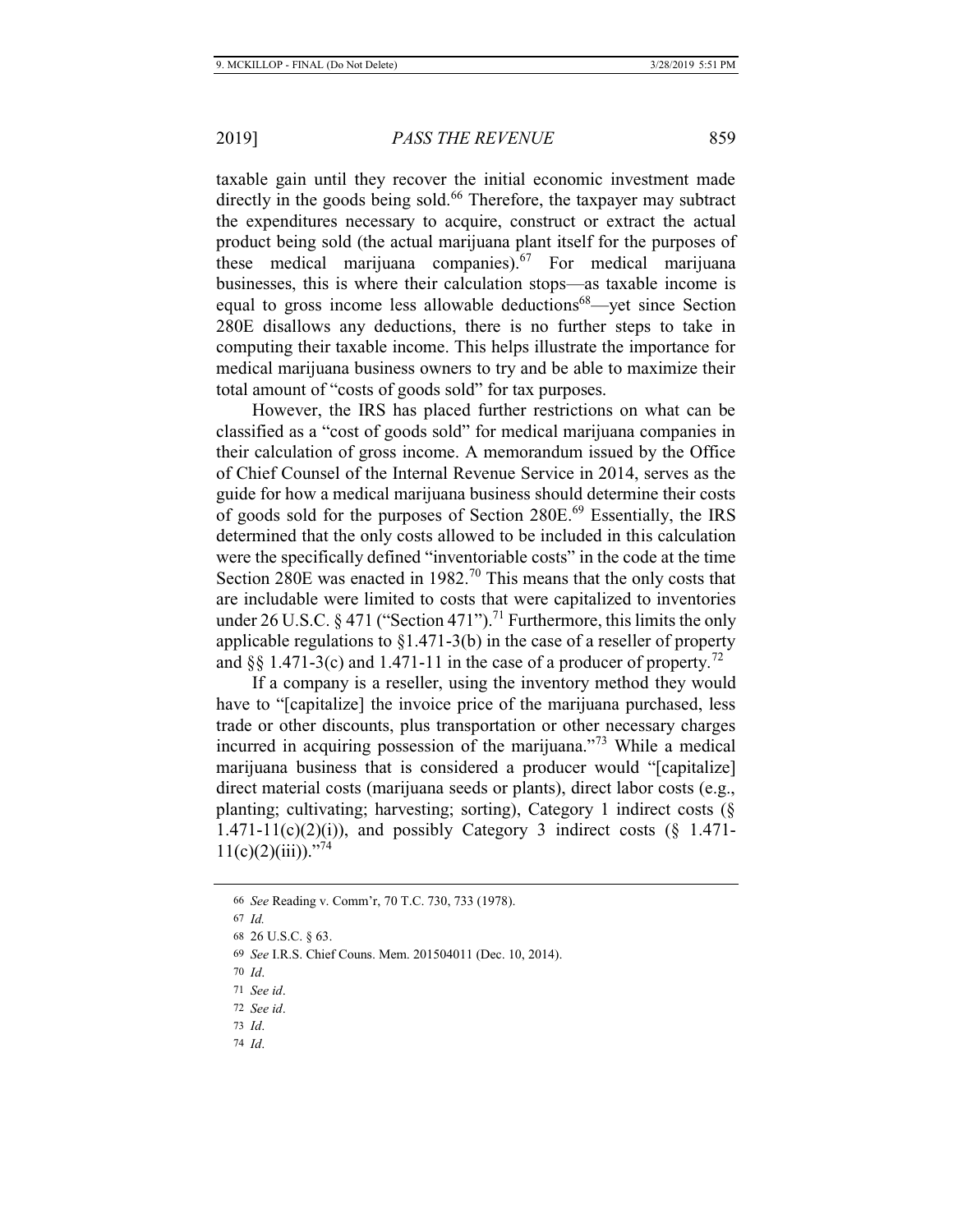In the Tax Reform Act of 1986,<sup>75</sup> which passed four years after the enactment of Section 280E, uniform capitalization rules were added to the IRC under 26 U.S.C. § 263A ("Section 263A").<sup>76</sup> Section 263A effectively increased the different types of costs that were considered to be "inventoriable" compared to those under Section 471.<sup>77</sup> Yet, the IRS has been steadfast in making clear that medical marijuana companies are unable to include any type of costs that are now recognized as allowable under Section 263A.<sup>78</sup> The IRS based this decision upon the legislative history behind the enactment of Section 263A and how that fit in with the restrictions of Section 280E.79 The basic thinking was that allowing taxpayers to capitalize on these additional Section 263A costs would inturn make the provision one that transforms non-deductible costs under Section 280E into capitalizable costs.<sup>80</sup> As Section 263A is first and foremost a timing provision, which forces some re-sellers and producers to treat business expenses that would otherwise be deductible as inventoriable costs, it did not follow, in the eyes of the IRS, to allow medical marijuana companies to benefit from this through the transformation of non-deductible costs into deductible ones.<sup>81</sup>

# *C. Tax Court: IRS vs. Medical Marijuana Companies Regarding Section 280E*

# 1. "CHAMP" v. Commissioner

The first instance in which the Tax Court was faced with interpreting Section 280E for the purposes of applying it to a state legal medical marijuana company was in 2007 in *Californians Helping to Alleviate Medical Problems ("CHAMP") v. Commissioner*. 82 In its decision, the court put significant weight into the legislative history behind Section 280E in holding that medical marijuana companies acting legally under state laws were within the purview of the provision.<sup>83</sup> In examining the legislative history behind Section 280E, the court found that the provision was intended to disallow deductions attributable to marijuana businesses,

<sup>75</sup> Pub. L. No. 99-514, 100 Stat. 2085 (codified as amended in scattered sections of 26 U.S.C.).

<sup>76</sup> *See* I.R.S. Chief Couns. Mem. 201504011 (Dec. 10, 2014).

<sup>77</sup> *Id*.

<sup>78</sup> *Id*.

<sup>79</sup> *Id*.

<sup>80</sup> *Id*.

<sup>81</sup> *See id*.

<sup>82 128</sup> T.C. 173 (2007).

<sup>83</sup> *See id*. at 181-82.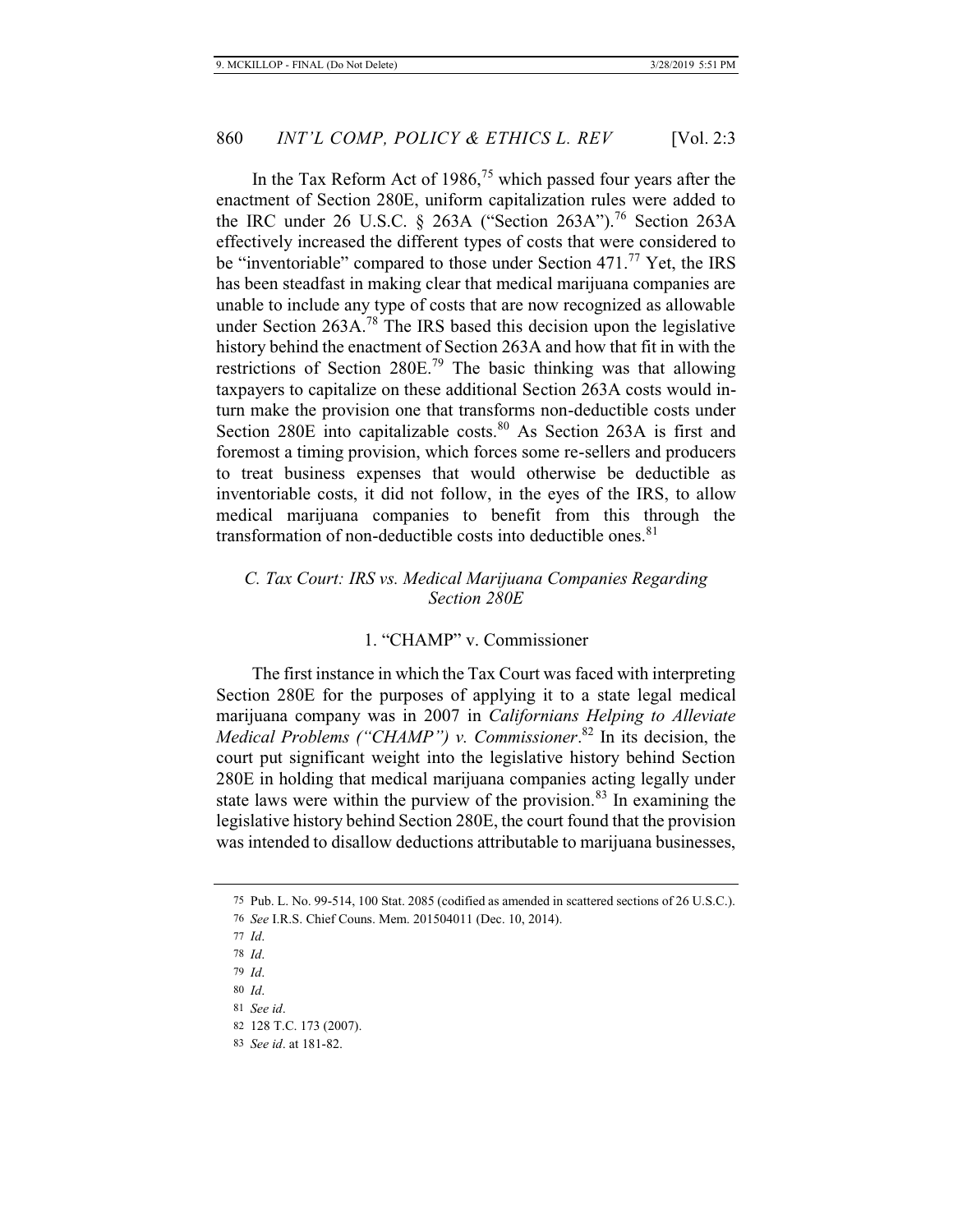but not to reject deductions for a taxpayer's business expenses in connection with their other, non-trafficking pursuits.<sup>84</sup>

The taxpaying company, CHAMP, operated as a caregiving facility that provided medical marijuana along with other therapeutic services to their patients.<sup>85</sup> After the IRS applied Section 280E to deductions CHAMP claimed on their 2002 Federal income tax return, resulting in a tax deficiency of \$355,056 and assessment of a penalty in the amount of \$71,011, CHAMP appealed the decision in Tax Court.<sup>86</sup> CHAMP argued that Section 280E did not apply to them as their business did not involve the "trafficking" of a controlled substance within the meaning of the statute. $87$  The court rejected the argument, reading the word within the statute to take on its dictionary meaning, to plainly mean "to engage in commercial activity: buy and sell regularly."<sup>88</sup>

CHAMP argued in the alternative, if Section 280E did apply, their caregiving services were a separate business from their supplying of medical marijuana, and since they were two separate businesses that not all of their business expenses should be subject to the Section 280E restrictions.<sup>89</sup> The IRS argued that because the two services were under the same company, Section 280E applied to all business expenses within the company.<sup>90</sup> Ultimately, the court found that there was a distinction between the two businesses; the business expenses related to the caregiving services provided by the company were deductible, but any expense related to their medical marijuana business was still not allowed the ordinary deductions or credits.<sup>91</sup>

*CHAMP* provided a framework for a way to reduce the tax burdens associated with Section 280E, by separating out all expenses which are not directly related to the "trafficking" of medical marijuana. However, one should refrain from being under the impression that this is some form of loophole for medical marijuana companies.

88 *Id*.

<sup>84</sup> *See id.* at 182. (Specifically, the court described a "congressional intent to disallow deductions attributable to a trade or business of trafficking in controlled substances.")

<sup>85</sup> *See id*. at 174.

<sup>86</sup> *See id*. at 173.

<sup>87</sup> *See id*. at 180.

<sup>89</sup> *See id*. at 182.

<sup>90</sup> *See id.* at 183.

<sup>91</sup> *Id*. at 183-84.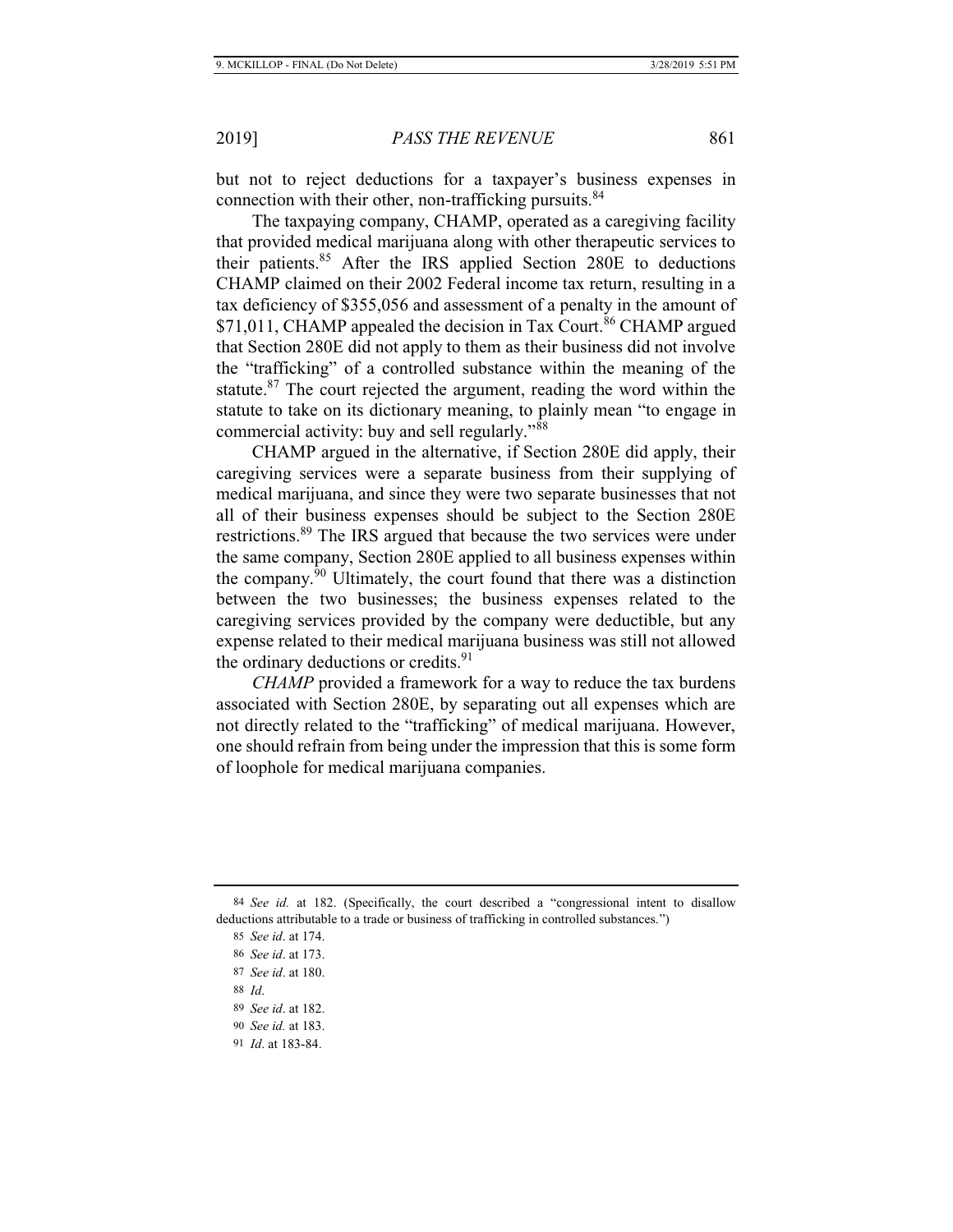# 2. Olive v. Commissioner

Five years after the decision in *CHAMP*, there was another case in Tax Court dealing with a taxpayer—who owned a medical marijuana company—appealing an IRS determination of improper deductions in relation to their business expenses.92 In 2012, in *Olive v. Commissioner*, the Tax Court's decision ultimately denied the taxpayer's attempt at classifying his medical marijuana dispensary as two fundamentally separate businesses acting under one name.<sup>93</sup> Martin Olive, owned and operated a The Vapor Room, a California medical marijuana business acting fully within the relevant state laws.<sup>94</sup> On his federal income tax return, he claimed deductions for business expenses in the amount of \$236,502 and \$417,569 for the two relevant years at issue.<sup>95</sup> The business owned by Olive operated as almost a community center; The Vapor Room provided customers with food and games along with vaporizers<sup>96</sup> which could be used in conjunction with medical marijuana purchased at the facility or brought in from the outside world.<sup>97</sup> In addition, they required that all of their staff members be eligible to receive medical marijuana in order for them to better provide health care services related to counseling their patients with their current issues.<sup>98</sup>

Relying on *CHAMP*, the taxpayer argued that certain business expenses, particularly those related to its health care services, were fully deductible as they did not fall under Section 280E.<sup>99</sup> While the court admitted that there is a standard of deference to the taxpayer's characterization of their several undertakings as either one trade or business, or several separate ones for taxpaying purposes, they were still unpersuaded.<sup>100</sup> Furthermore, they articulated that "[t]he Commissioner will reject the characterization, however, if it is artificial and cannot be reasonably supported under the facts and circumstances of the case."<sup>101</sup>

<sup>92</sup> Olive v. Comm'r, 139 T.C. 19 (2012).

<sup>93</sup> *See id.* at 41.

<sup>94</sup> *See id.* at 19.

<sup>95</sup> *See id.* at 37.

<sup>96</sup> A vaporizer is a device which can convert a substance and generate it into the form of vapor for inhalation. It is common for particular medical liquids, and very prevalent in the marijuana industry as both the flower form and oil form of marijuana are both easily converted into their vapor forms. *See* Dale H. Gieinger, *Cannabis "Vaporization"*, 1 J. OF CANNABIS THERAPEUTICS 153 (2008).

<sup>97</sup> *See Olive*, 139 T.C. at 21.

<sup>98</sup> *See id*. at 22.

<sup>99</sup> *See id*. at 39-40.

<sup>100</sup> *See id.* at 41.

<sup>101</sup> *Id*.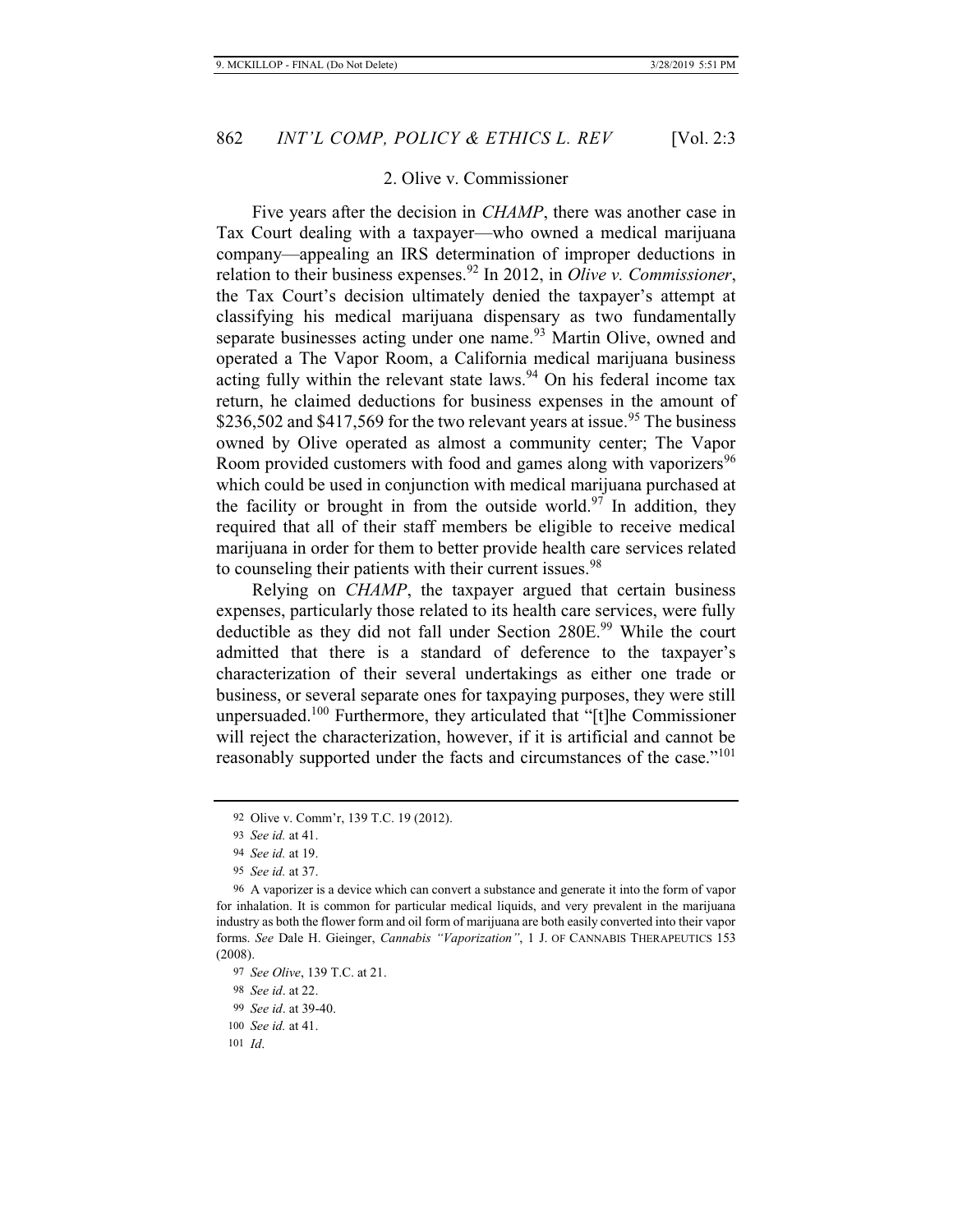In order to determine whether the business activities of The Vapor Room constituted just one "trade or business," as argued by the IRS, or two separate businesses, as argued by Olive, the court looked to whether the primary purpose of engaging in the business activities was for the purpose of realizing a profit.<sup>102</sup> If the answer is "yes," then that activity constitutes a trade or business.103 And as in this case, if the answer is "no" then the separately claimed trade or business which did not have the intent of realizing a profit, was simply just a part of the business.<sup>104</sup> After applying this test, the court found that they were the same business as "the Vapor Room's dispensing of medical marijuana and its providing of services and activities share[d] a close and inseperable organizational and economic relationship."<sup>105</sup> As all the other "caregiving" services were provided at no cost, the Vapor Room's only source of revenue came from their sale of medical marijuana and the vaporizers, thus they could not fall under the exception provided by *CHAMP*. 106

### 3. Alterman v. Commissioner

In *Alterman v. Commissioner of Internal Revenue*, the Tax Court offered further proof of how important record keeping is for medical marijuana companies, especially as it relates to their inventory calculations for the purposes of computing their year-end costs of goods sold.107 In *Alterman*, a taxpaying medical marijuana business owner was once again in Tax Court appealing an IRS audit that resulted in an amended return and reporting accuracy related penalties.<sup>108</sup> Alterman owned and operated a business facility in Colorado which grew and sold medical marijuana along with various merchandise items that were related to marijuana (i.e., pipes, rolling papers, hats, shirts).<sup>109</sup> The Tax Court disallowed Alterman from separating the two businesses in order to separate the revenue from those sales to get away from Section 280E restrictions.<sup>110</sup> This finding centered around the facts at issue, which showed strong evidence of a lack of economic interrelationship between the two activities. As the selling of marijuana accounted for almost all of

110 *See id.*

<sup>102</sup> *Id*.

<sup>103</sup> *See id.* 104 *See id.*

<sup>105</sup> *Id*.

<sup>106</sup> *See id*.

<sup>107</sup> Alterman v. Comm'r, 115 T.C.M. (CCH) 1452 (2018).

<sup>108</sup> *See id.*

<sup>109</sup> *See id.*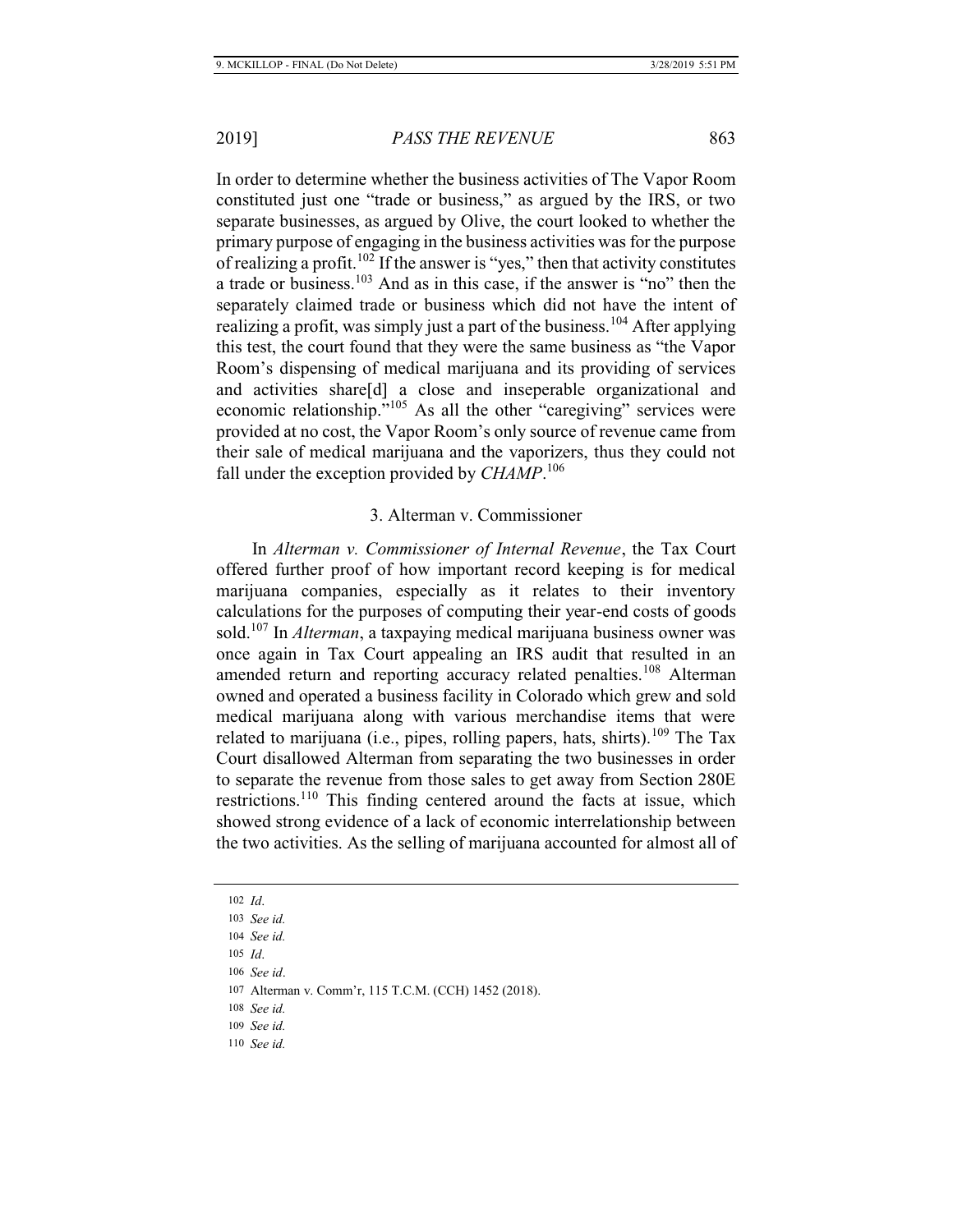the revenue that the business had in the taxable year, and as the nonmarijuana products complemented the businesses efforts of marijuana sales, the separate activity standard outlined in *Olive* was not met.<sup>111</sup>

Next, the Tax Court examined Alterman's categorization of their cost of goods sold for the taxable years at issue, as this accounted for the discrepancy in the alleged amount owed by each side.<sup>112</sup> As the taxpayer, the burden fell on Alterman to prove the amounts which should have been allowable as the businesses costs of goods sold.<sup>113</sup> To prove this, the taxpayer is required to "maintain sufficient permanent records to substantiate income, including costs of goods sold."<sup>114</sup> As Alterman was unable to provide adequate records, the Tax Court attempted to estimate what the costs of goods sold would have been:

Properly computed, cost of goods sold equals

- the cost of merchandise on hand at the beginning of the taxable year ("beginning inventory"),
- *plus* the cost of merchandise purchased since the beginning of the taxable year ("purchase costs"),
- *plus* the direct and indirect cost of producing merchandise ("production costs"),
- *minus* the cost of inventory on hand at the end of the tax year ("ending inventory"). $^{115}$

As Alterman's record keeping lacked the requisite beginning inventory and ending inventory for each of the relevant taxable years, the court found that any method of calculation that they could have claimed would be improper.<sup>116</sup>

#### 4. Learning from the Cases

As both the taxpaying companies in *CHAMP* and *Olive* held themselves out a hybrid medical marijuana/care-providing business, the Tax Court ensured that their holding in *Olive* was not meant to overrule

<sup>111</sup> *See id.*

<sup>112</sup> *See id.* Taxpayer claimed their total costs of goods sold was \$600,213 in 2010 and \$417,520 in 2011. *See id.* The IRS contended that the costs of goods sold was \$452,292 in 2010 and \$232,772 in 2011. *See id.* 

<sup>113</sup> *See* TAX. CT. R. 142(a).

<sup>114</sup> *Alterman*, 115 T.C.M. (CCH) at 1452 (citing I.R.C. § 6001).

<sup>115</sup> *Id*. at 1452 (emphasis added) (citations omitted).

<sup>116</sup> *See id.*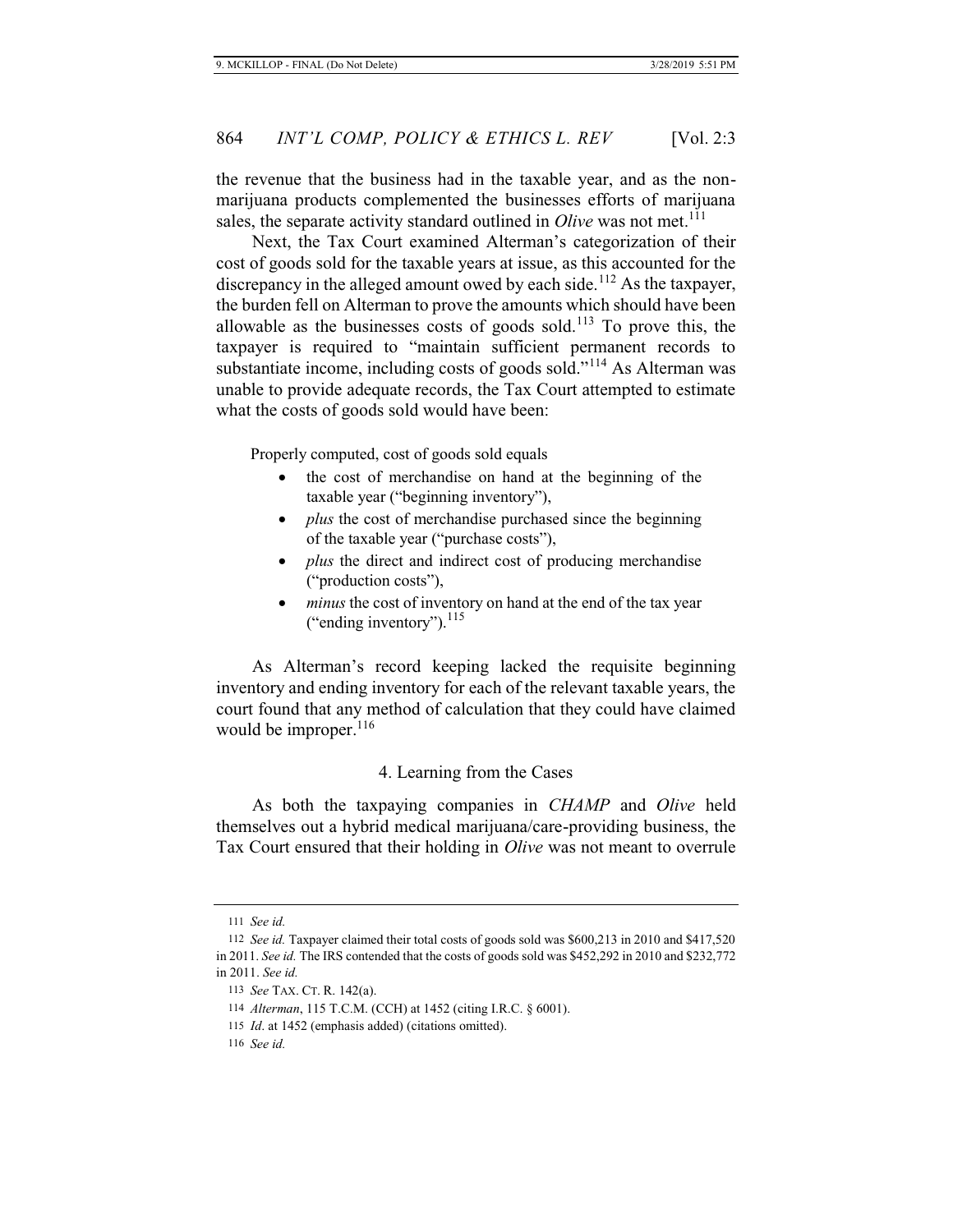*CHAMP*, as that case could be distinguished on its facts.<sup>117</sup> While there were specific factors, such as the charging of a membership fee (*CHAMP*  charged one, *Olive* did not) or the specific nature of the caregiving services provided, the court put significant weight in the record keeping differences between the two businesses.<sup>118</sup> In Alterman, it was the lack of a cohesive record and bookkeeping that led the court to conclude they were acting as one business, as their books never attempted to reflect a split between their caregiving services and their providence of medical marijuana.<sup>119</sup>

Taking these three cases together, it reflects something that has become to be an obvious standard for a medical marijuana business: there is a high level of competency required in the keeping of your records, whether for the purposes of separating your business activities or in calculating your Costs of Goods Sold. While proper accounting practices should be applied in all business operations, Section 280E seems to bring about the need for even higher standards of maintenance related to the accounting practice. The detailed accounting practices are beyond a necessity for medical marijuana companies, which seem to be audited with high frequency by the IRS, as a complete record is necessary to satisfy the burden of proof for both the separate business exception and the substantiation of costs of goods sold. Inventory tracking needs to be completely detailed for medical marijuana companies in the event of an audit, something that is even harder since most businesses deal in all cash.

# V. EXAMPLE APPLICATION AND COMPARISON OF SECTION 280E

To fully understand how Section 280E affects a medical marijuana business operating legally under state laws, a hypothetical example might provide the best illustration.

Suppose there are two separate neighboring companies, one is a medical marijuana company which is operating fully legally under the laws of the state it resides in; the other company buys cheap counterfeit goods from overseas and then resells them in a retail store for a significant markup. At the end of the fiscal year, both companies have \$1,000,000 in total revenue; both companies have \$400,000 in Costs of Goods Sold (COGS) and \$300,000 in ordinary and necessary business expenses. The current code would allow the counterfeiting company a total of \$700,000 in deductions (\$400,000 COGS, "plus" \$300,0000, Business Expenses),

<sup>117</sup> *See* Olive v. Comm'r, 139 T.C. 19, 37 (2012).

<sup>118</sup> *See id.*

<sup>119</sup> *See id.* at 40-42.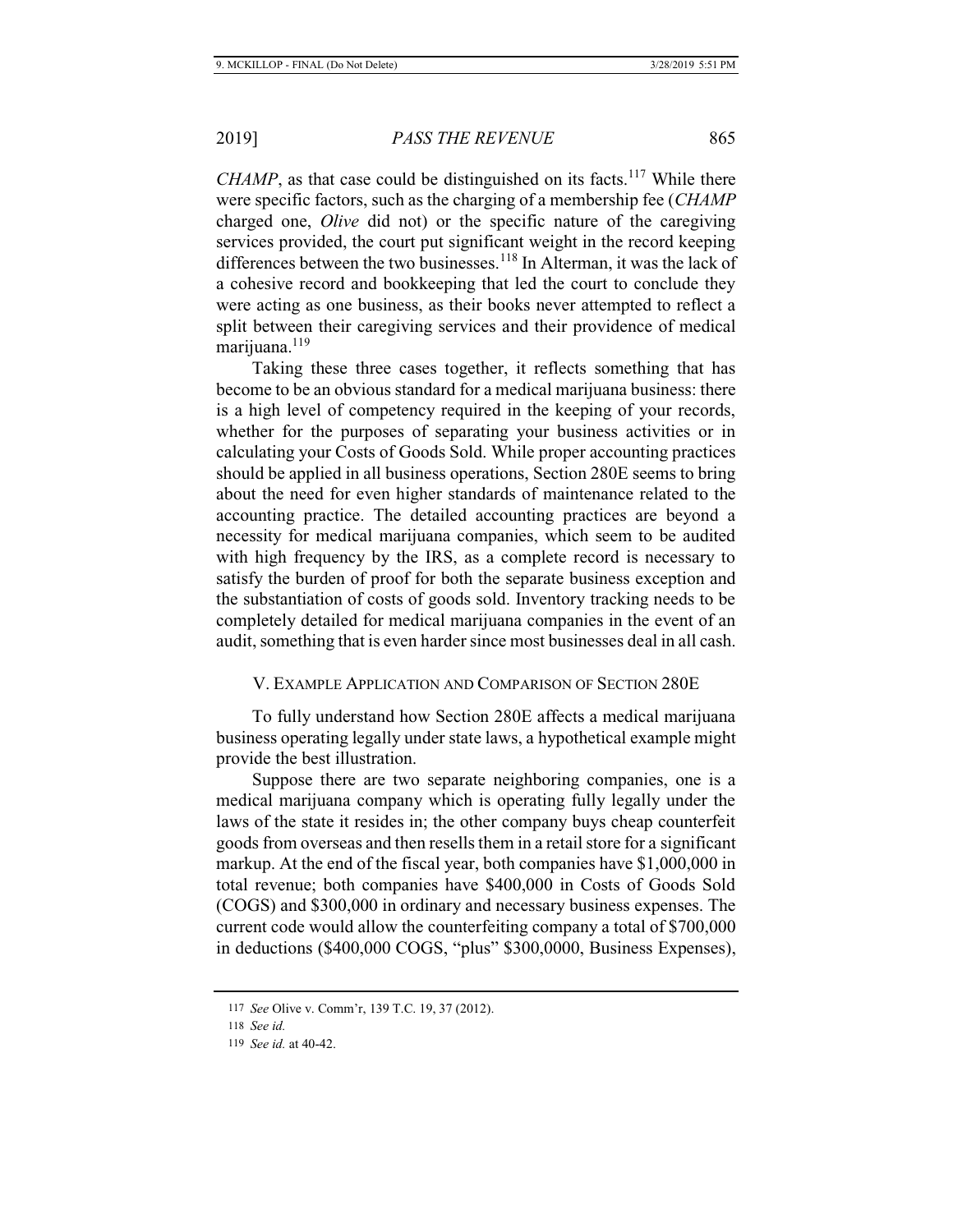bringing their taxable income to \$300,000. For the medical marijuana company, Section 280A would disallow them from deducting any of their ordinary and necessary business expenses, resulting in an allowance of deductions in the amount of \$400,000 (the amount of their COGS), bringing their taxable income to \$600,000. If both companies were taxed at the current business rate (21%), the difference of their tax bill would be \$63,000 (\$63,000 for the counterfeiting company compared to \$126,000 for the medical marijuana company).

In this extreme example, the punitive nature of 280E is clearly shown. The medical marijuana company is at a significant disadvantage when it comes time to pay their tax bill, even though they were the company who was actually providing a benefit to the public, while the counterfeiting company was the one causing some type of public harm. In theory, a punitive tax on the sale of illegal drugs makes complete sense, as the government should want to disincentivize drug dealing. However, to call a medical marijuana company, acting in full compliance with their states laws and providing a legitimate benefit to those in need, a drug dealer in terms of the law is a stretch that reaches far beyond the initial purpose of the legislation.

#### VI. PROPOSAL

In considering this analysis, Congress should act to amend Section 280E of the Internal Revenue Code to create an exception which allows taxpaying businesses, operating legally under the relevant state laws, to deduct all their necessary and ordinary business expenses made in connection to the production and sale of medical marijuana. As states with comprehensive medical marijuana programs currently have differing legislation regarding the regulation of medical marijuana, it would then be up to the individual states to determine the classification requirements necessary for a product to be properly qualified as medical marijuana. This would also ensure that the states could serve the needs of their citizens to the best of their ability.

While this would certainly take away from the total federal tax revenue dollars collected from medical marijuana companies, which has been estimated to be \$2.7 billion dollars in  $2018$ ,<sup>120</sup> there would also be opportunity for the federal government to get this money back in other ways. Assuming significant growth in the medical marijuana industry

<sup>120</sup> *See* NEW FRONTIER DATA, STATE OF THE CANNABIS UNION: 2019, at 4 (2019), https://equio-

api.newfrontierdata.com/storage/reports/full\_pdf/State%20of%20the%20Cannabis%20Union%20 2019.pdf.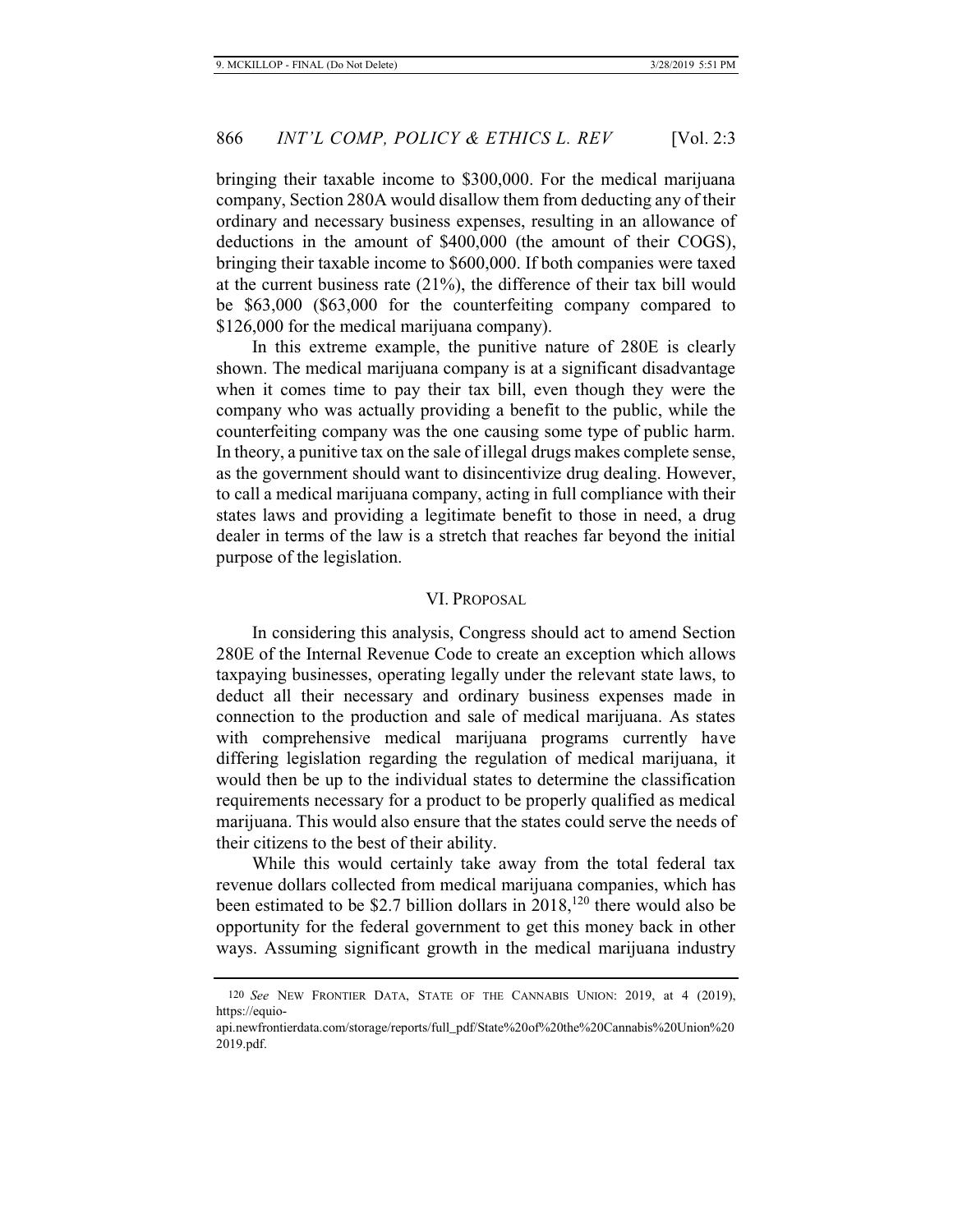after being freed from the clamps of Section 280E, an assumed boost in employment would lead to more federal payroll withholdings. Also, there is the possibility that the government could implement some form of federal sales tax on the retail sale of medical marijuana, shifting the full burden off the businesses and on to the consumer. A decrease in collection amount from Section 280E payments would not necessarily lead to a complete loss, as the government would have several options to recapture some of that loss, even beyond those briefly described above.

Reliance on the IRS for any type of Section 280E amendment is unreasonable, as their position is that they are powerless to provide any type of guidance on the allowance of deductions for expenses which a medical marijuana business incurs.121 Their official stance is that it is up to Congress to amend either the IRC or the CSA in order for them to act affirmatively.<sup>122</sup> I believe it is finally time for Congress to act, in an attempt to help further grow the medical marijuana industry. Due to the measured shift in public opinion, not only from the citizens of the United States, but also congressional leaders and major governmental organizations, the timing has never been more perfect for a medical marijuana exception to be carved into Section 280E.

#### VII. SHIFT IN PERCEPTION

### *A. Public Opinion*

The policy issues that were relevant during the enactment of Section 280E are certainly no longer present. According to a 2017 Quinnipiac poll, when respondents were asked, "Do you support or oppose allowing adults to legally use marijuana for medical purposes if their doctor prescribes it?" an overwhelming majority, 93%, responded that they supported this use.<sup>123</sup> Further,  $73\%$  of respondents indicated that they would oppose the government enforcing federal laws against marijuana in states that have already legalized medical or recreational marijuana.<sup>124</sup>

<sup>121</sup> *See* Letter from Andrew J. Keyso, Deputy Assoc. Chief Couns., Dep't of the Treasury, to Pete Stark, U.S. Rep. (Dec. 16, 2010), https://www.irs.gov/pub/irs-wd/11-0005.pdf.

<sup>122</sup> *See id*.

<sup>123</sup> Press Release, Quinnipiac Univ. Poll, U.S. Voter Support for Marijuana Hits New High; Quinnipiac University National Poll Finds; 76 Percent Say Their Finances Are Excellent or Good (Apr. 20, 2017), https://poll.qu.edu/images/polling/us/us04202017\_Ummk29xq.pdf.

<sup>124</sup> *Id.*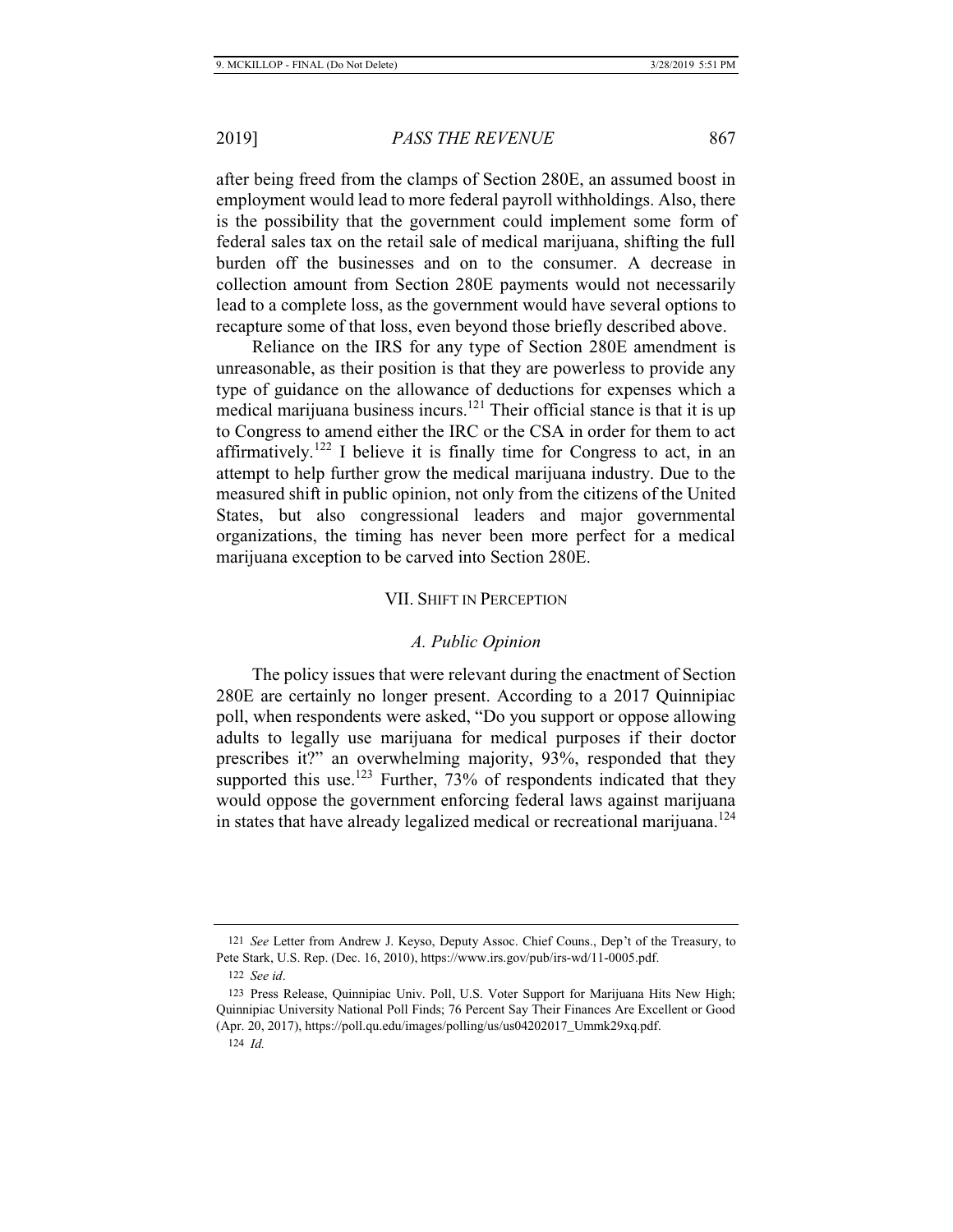A 2018 Gallup poll indicated that 66% of respondents believed that the use of marijuana should be made federally legal.<sup>125</sup> Compare this result with the outcome of a 1980 version of the poll asking the same question: "Do you think the use of marijuana should be made legal, or not?" where only a mere 25% of respondents answered in the affirmative.<sup>126</sup> That considerable jump in the opinion of the legalization of marijuana from 1980 (two years before the enactment of Section 280E) to present day, shows that society's view of the drug is extremely different than it was back then.<sup>127</sup> The public policy concerns that were echoed in the respective House and Senate Reports accompanying Section 280E are simply no longer relevant. Furthermore, because of the knowledge I have now related to the medicinal benefits of marijuana, I argue that it is in fact currently *against* public policy to have laws such as Section 280E which severely punish an industry that provides a public benefit. It seems that society has done a complete one-eighty on these public policy issues that were a concern upon the implementation of Section 280E.

While surveys can often be criticized for their accuracy, the sales related to the marijuana industry seem to back up the numbers recorded in the surveys. In 2010, the estimated sales total for medical marijuana was \$1.5 billion; compare that to a \$4.16 billion estimate in 2015, and a \$5.83 billion dollar estimate in 2018.<sup>128</sup> It is important to keep in mind that this astounding growth came mostly during a time when there was a shocking lack of support for the medical marijuana industry at the federal level. One would have to assume that if the Section 280E restrictions were to be lifted, the growth trajectory would become even steeper in an upward sloping manner.

#### *B. Government Opinion*

#### 1. 2018 Farm Bill

Congressional approval of the Agriculture Improvement Act of 2018 ("Farm Bill") in December 2018 has further opened the door for a

<sup>125</sup> *See* Justin McCarthy, *Two in Three Americans Now Support Legalizing Marijuana*, GALLUP (Oct. 22, 2018) https://news.gallup.com/poll/243908/two-three-americans-support-legalizingmarijuana.aspx.

<sup>126</sup> *See id.*

<sup>127</sup> *See id.*

<sup>128</sup> NEW FRONTIER DATA, CANNABIS IN THE U.S. ECONOMY:JOBS, GROWTH & TAX REVENUE, 2018 EDITION 8 (2018), https://equio-api.newfrontierdata.com/storage/reports/full\_pdf/NFD-CannabisInTheUSEconomy-2018.pdf.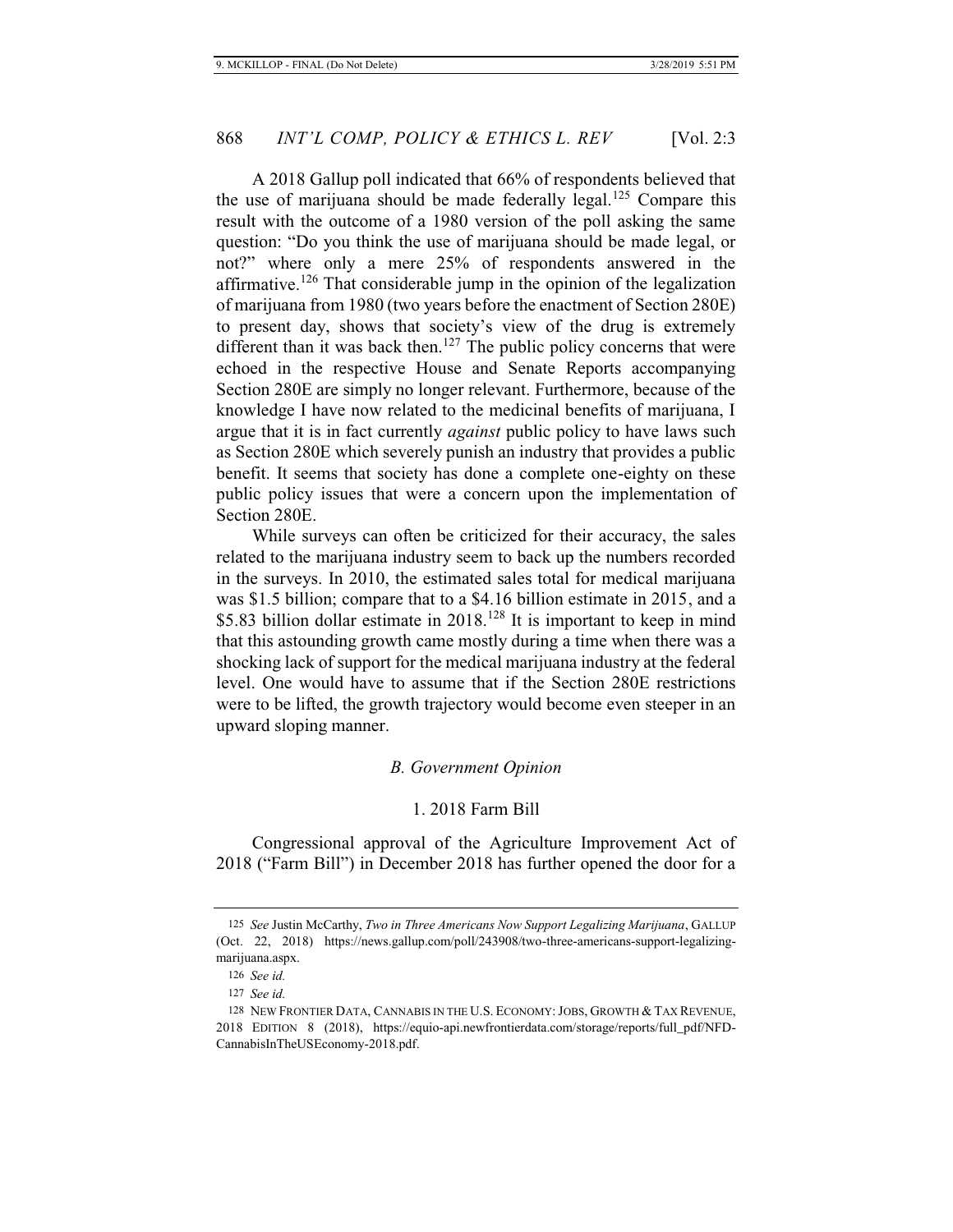plausible exception for medical marijuana as it relates to Section 280E.<sup>129</sup> In that sense, the biggest accomplishment of the Farm Bill was its removal of the word "hemp" from the definition of "marijuana" under the  $CSA.<sup>130</sup>$ 

The Farm Bill gave a comprehensive definition for the term "hemp" defining it as "the plant Cannabis sativa L. and any part of that plant, including the seeds thereof and all derivatives, extracts, cannabinoids, isomers, acids, salts, and salts of isomers, whether growing or not, with a delta-9 tetrahydrocannabinol concentration of not more than 0.3% on a dry weight basis."131 This is the first instance in which federal law has created a distinction amongst the different parts of the marijuana plant, as the Comprehensive Drug Abuse Prevention and Control Act of 1970 made the whole marijuana plant illegal.<sup>132</sup> The Farm Bill also created an exception for the term "hemp" to amend the definition of the word "tetrahydrocannabinols" to add the following: "except for tetrahydrocannabinols in hemp (as defined under section 297A of the Agricultural Marketing Act of 1946)."<sup>133</sup>

The main purpose of the Farm Bill, through the legalization of hemp, was viewed as a move to help a farming industry featuring plenty of struggling growers and declining industry profits.<sup>134</sup> Hemp has major benefits as it relates to soil, as it has been found to detoxify the soil which helps prevent erosion.<sup>135</sup> However, because of the language used in the bill which speaks to permitted ratios of Hemp-to-THC, it seems the door is now open for the construction of a bill centered around the legalization of marijuana-based CBD as long as it contained a specific, minor amount of THC.

While CBD derived from marijuana and CBD derived from hemp both come from the same plant, they are harvested from two different parts of the plant; marijuana is harvested from the buds that grow off the plant, while hemp is harvested from the stalk and the seeds of the same

<sup>129</sup> Agriculture Improvement Act of 2018, Pub. L. No. 115-334, 132 Stat. 4490.

<sup>130</sup> *See id.* § 12619.

<sup>131</sup> *Id.* § 10113.

<sup>132</sup> *See* John Hudak, *The Farm Bill, Hemp Legalization and the Status of CBD: An Explainer*, BROOKINGS (Dec. 14, 2018), https://www.brookings.edu/blog/fixgov/2018/12/14/the-farm-billhemp-and-cbd-explainer.

<sup>133</sup> Agriculture Improvement Act § 12619.

<sup>134</sup> Mitch McConnell (@senatemajldr), TWITTER (Dec. 11, 2018, 8:03 AM), https://twitter.com/senatemajldr/status/1072522201671307265 ("At a time when farm income is down and growers are struggling, industrial hemp is a bright spot of agriculture's future. My provision in the Farm Bill will not only legalize domestic hemp, but it will also allow state departments of agriculture to be responsible for its oversight.").

<sup>135</sup> *See* Hudak, *supra* note 132.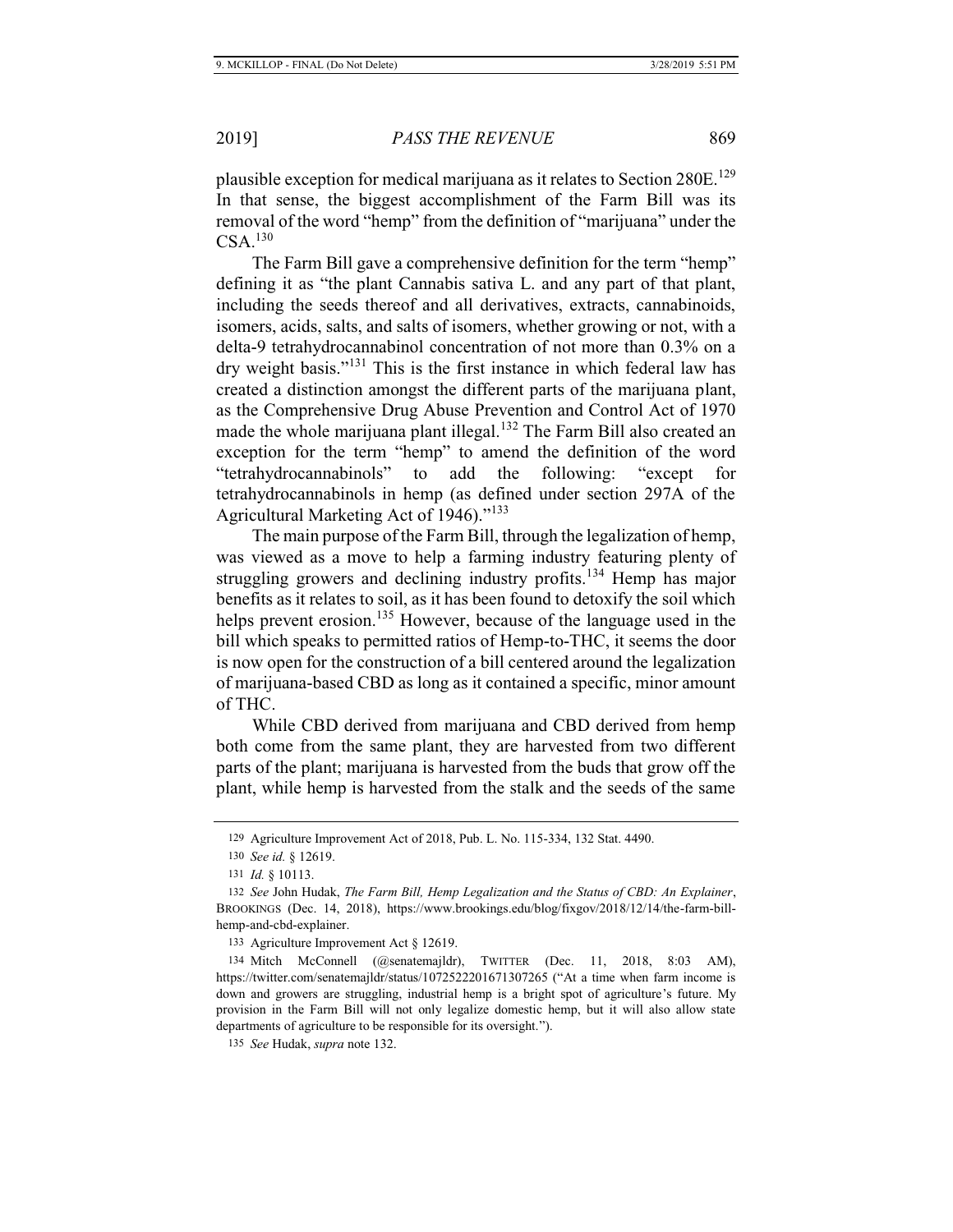plant.136 The result of this difference is that hemp-based CBD lacks specific medicinal terpenes and secondary cannabinoids, which are found in marijuana-based CBD; these specific compounds interact with the other chemicals in the plant to enhance the medical benefits of the plant.137 When harvested in this manner, hemp plants contain very small trace amounts of THC, and only around three to five percent of CBD.<sup>138</sup> Further, large amounts of the stalk or seeds are necessary in order to produce only a small amount of hemp-based CBD oil.<sup>139</sup>

Due to these differences, the production of a medicinal marijuana product solely derived from hemp, is far from being the optimal option for companies. Yet, judging by the willingness of Congress and the DEA to create an exception for hemp within the meaning of the word "marijuana," it is certainly possible that they would be willing to create an exception for medical marijuana. A similar exception, which would potentially define medical marijuana as any form of the plant which contains a certain ratio of CBD to THC does not seem that farfetched after the passing of the Farm Bill in 2018. As aforementioned, there are already several states which define and regulate their medical marijuana by limiting the dosage to only allow a specific amount of THC, dependent on the amount of CBD.<sup>140</sup> While the Farm Bill does not seem to expressly solve any of the current issues facing the medical marijuana industry, it shows a willingness from the federal government that had not previously been observed by creating an exception related to the definition of marijuana under the CSA.

### 2. Examining Proposed Legislation

The Strengthening the Tenth Amendment Through Entrusting States Act was a bill introduced by two Senators: Elizabeth Warren (Massachusetts) and Cory Gardner (Colorado).<sup>141</sup>

The bill's purpose was described as follows:

<sup>136</sup> *See Cannabis Oil vs. Hemp Oil*, PROJECT CBD, https://www.projectcbd.org/guidance/cannabis-oil-vs-hemp-oil

<sup>[</sup>https://web.archive.org/web/20190130193848/https://www.projectcbd.org/guidance/cannabisoil-vs-hemp-oil] (last visited Jan. 21, 2019).

<sup>137</sup> *See id.*

<sup>138</sup> *See How Are Cannabis CBD Oil and Hemp CBD Oil Different?*, GREEN RELIEF, https://www.greenrelief.ca/blog/cbd-oil-cannabis-vs-hemp-difference (last updated Sept. 20, 2018).

<sup>139</sup> *See id.*

<sup>140</sup> *See State Medical Marijuana Laws*, *supra* note 21.

<sup>141</sup> STATES Act, S. 3032, 115th Cong. § 2 (2018).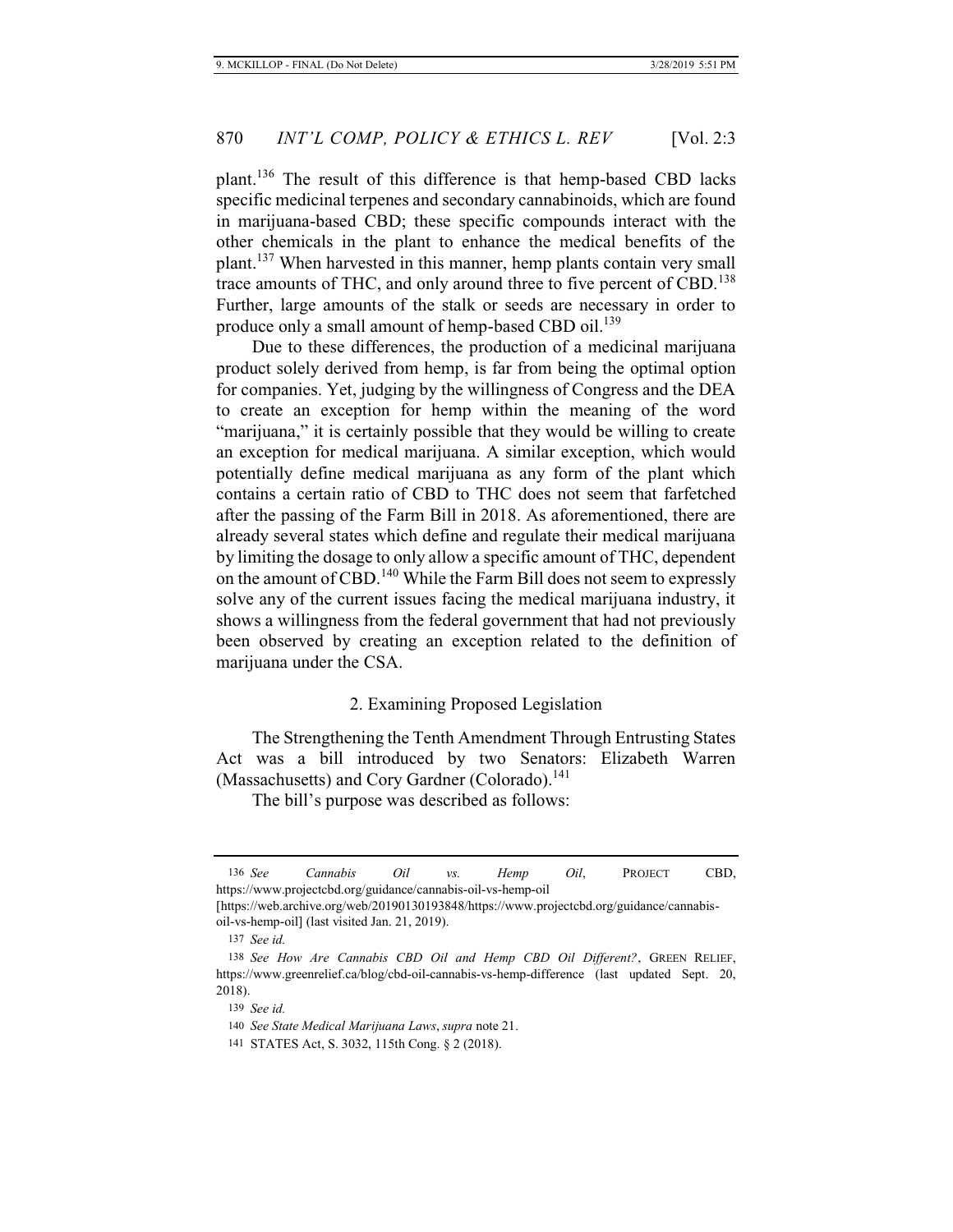The STATES Act ensures that each State has the right to determine for itself the best approach to marijuana within its borders. The bill also extends these protections to Washington D.C, U.S. territories, and federally recognized tribes, and contains common-sense guardrails to ensure that states, territories, and tribes regulating marijuana do so in a manner that is safe and respectful of the impacts on their neighbors.<sup>142</sup>

Following this purpose, the specific objective the bill was to amend the CSA so that it would not continue to apply to businesses acting in compliance with state laws related to the production, possession, distribution, and administration of marijuana.<sup>143</sup>

On stage at the Marijuana BizCon last year in Las Vegas, Rep. David Joyce, a Republican congressman, expressed hope that the STATES Act would be passed through Congress in the upcoming year, even almost going as far as predicting as much: "I think we certainly have the opportunity to get it done in [2019]."144 Additionally, Joyce said in reference to the STATES Act, "I'd certainly bet a fair amount of money on it."145 Joyce, who is currently serving his fourth term in Congress, pointed to the newly shaped House and Senate after the 2018 midterms as his source of optimism.146 In Congress, two hundred and ninety-six of the four hundred and thirty-five seats (68%) will be filled with members of the House of Representatives who represent the thirty-three states who have "comprehensive" medical marijuana programs.<sup>147</sup> In addition, sixtysix of the one hundred Senators will hail from these thirty-three states.<sup>148</sup>

In one of his impromptu press conferences on the lawn of the White House, President Trump—once a long-time critic of marijuana legalization—expressed support for the STATES Act when asked about it by a reporter, "I support Senator Gardner. I know exactly what he's doing, we're looking at it. But I probably will end up supporting that, ves." $^{149}$ 

<sup>142</sup> *Id.*

<sup>143</sup> *Id.*

<sup>144</sup> John Schroyer, *Will 2019 Be the Year Congress Passes Marijuana Reform?*, MARIJUANA BUS. MAG., Jan. 2019, at 34, 34.

<sup>145</sup> *Id.*

<sup>146</sup> *See id.*

<sup>147</sup> *See id.*

<sup>148</sup> *See id.*

<sup>149</sup> *See* Dennis Romero, *Trump Says He'll Probably Back Marijuana Protections Bill*, NBC NEWS (June 8, 2018, 8:15 PM) https://www.nbcnews.com/politics/white-house/trump-says-he-llprobably-back-marijuana-protections-bill-n881561.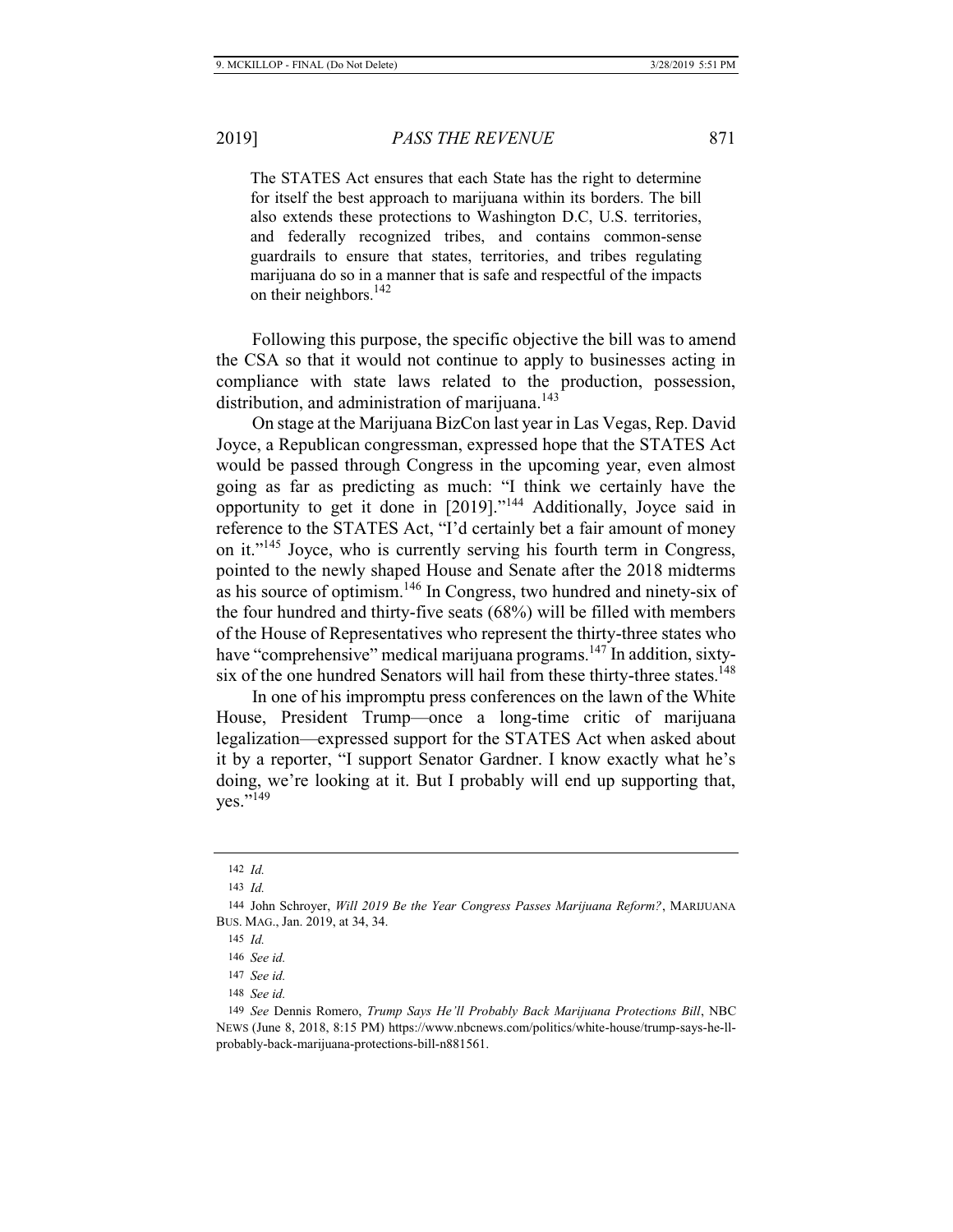While the support garnered for the STATES Act is promising, the rescheduling of Schedule I drugs continues to be difficult, which is why the proposal in this writing stops short of a recommendation to do so. Despite this, the STATES Act would achieve the end goal as this proposal outlined, as Section 280E would no longer apply to medical marijuana companies acting in compliance with state laws. However, an amendment to the IRC would not seem to require heavy involvement from organizations such as the DEA, the FDA, and the World Health Organization, as the STATES Act would seem to require.

The Compassionate Access, Research Expansion, and Respect States Act of 2019 ("CARERS Act")<sup>150</sup> might be the most realistic piece of marijuana legislation currently on the House floor right now. It does not seek to remove the drug from Schedule I of the CSA, but instead looks to exclude cannabidiol from the definition of the term marijuana.<sup>151</sup> It also looks to expand the research licenses allowed for the continued growth and development of the plant component.<sup>152</sup> I argue that an attack like this, which creates an exception to the statutory language, is the best way to attack this issue. Using specific language, based off past Congressional findings in matters directly related, should provide an easier path to the proper legislation that medical marijuana companies need.

The Small Business Tax Equity Act of 2017 also seeks an exception like the one thought up in this writing.<sup>153</sup> It calls for the amendment of Section 280E to include the following at the end "unless such trade or business consists of marijuana sales conducted in compliance with State law."<sup>154</sup> However, I believe by limiting the exception just to medical marijuana and not including recreational marijuana, there is a more realistic case for an exception. As seen with the Farm Bill, there was a large group of the population who were positively affected by the legalization of hemp, surely helping ease any lingering concerns about the drug in general. Similarly, with medical marijuana, there is a large population of people that supporters can point to whom would be positively affected by the exception. By being able to claim in good faith that there is a legitimate public benefit associated with the proposed legislature, it helps substantiate it from the outset.

The fact that there are a substantial number of bills being introduced in Congress, speaks to the fact that the state representatives understand

<sup>150</sup> H.R. 127, 116th Cong. (2019).

<sup>151</sup> *See id.* § 1.

<sup>152</sup> *See id.*

<sup>153</sup> Small Business Tax Equity Act of 2017, H.R. 1810, 115th Cong. (2017).

<sup>154</sup> *See id.* § 2.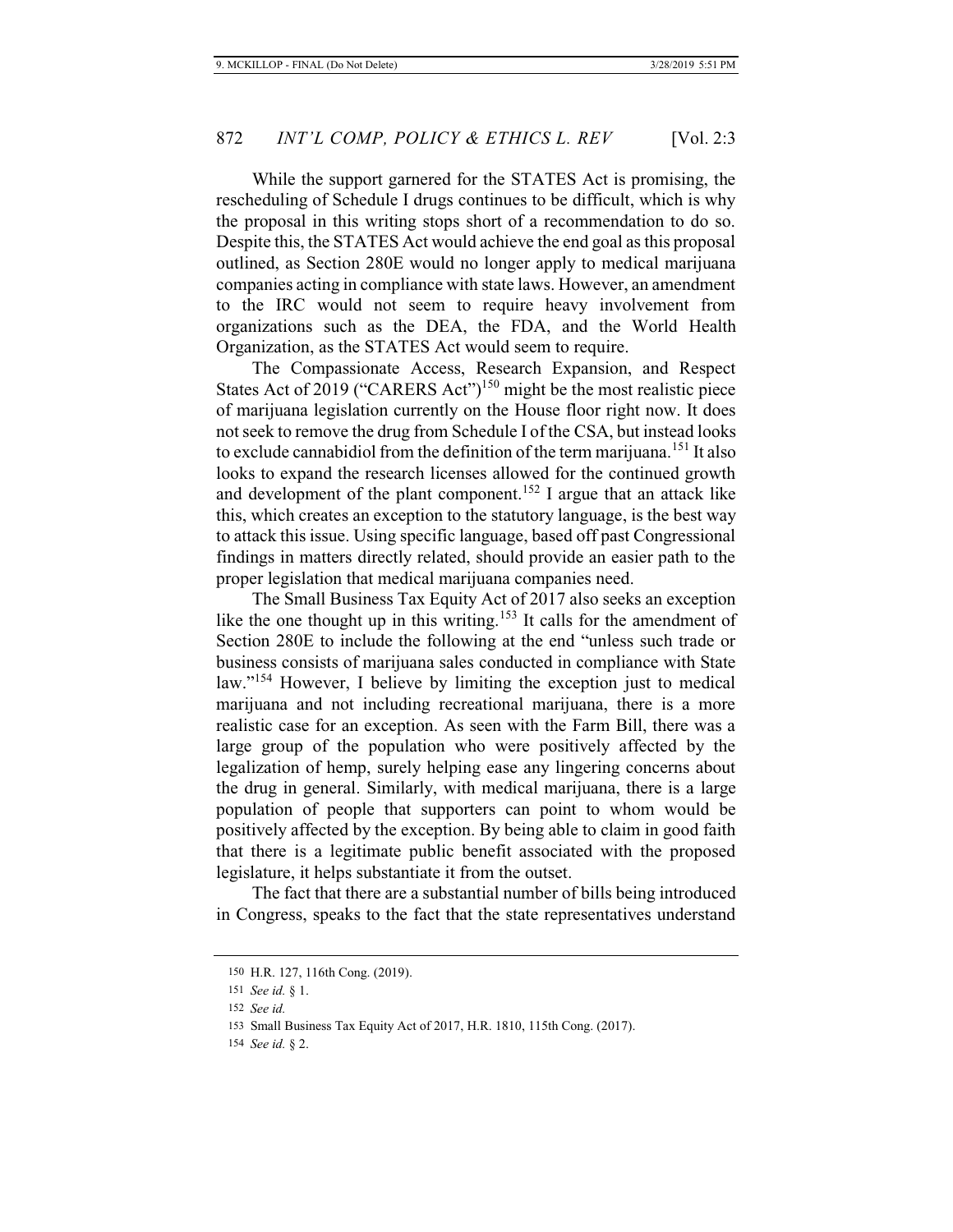that this is an important issue for the individuals whom elected them. On top of this, the bills also tend to receive significant media coverage when they are announced, further showing the public interest.

#### 3. Governmental Organizations

In 2018, there were two major groups who provided recommendations in favor of CBD, specifically for looser regulation and the recognition of CBD as a medicine.

The World Health Organization ("WHO") Expert Committee on Drug Dependence ("ECDD")—an independent group of experts in the field of drugs and medicine, tasked to review the public health impact of psychoactive substantives and "to make recommendations to the international community"<sup>155</sup>—recommended that CBD no longer be scheduled on the list of drugs outlined in the United Nations International Drug Control Conventions.<sup>156</sup> Finding that CBD had a good safety profile, there were no public health problems associated with the use of CBD, that medicinal benefits associated with CBD had been proven, and that CBD was not liable to abuse, the ECDD recommended that any form of "pure"<sup>157</sup> CBD should not be under international control.<sup>158</sup>

The Department of Health Services ("DHS"), in a letter to the DEA, recommended that CBD be classified differently from marijuana under Schedule of the CSA and moved accordingly to Schedule V, the least restrictive CSA schedule.<sup>159</sup> Finding that  $(1)$  "CBD had negligible

substances/UNSG\_letter\_ECDD41\_recommendations\_cannabis\_24Jan19.pdf.

substances/UNSG\_letter\_ECDD41\_recommendations\_cannabis\_24Jan19.pdf.

<sup>155</sup> *WHO Work on Controlled Substances*, WORLD HEALTH ORG. [WHO], https://www.who.int/medicines/access/controlled-substances/ecdd/work-on-ecdd/en (last visited Jan. 28, 2019).

<sup>156</sup> WHO EXPERT COMM. ON DRUG DEPENDENCE, FORTIETH REPORT, at 17, WHO Technical Report Series No. 1009 (2018), https://apps.who.int/iris/bitstream/handle/10665/279948/9789241210225-eng.pdf.

<sup>157</sup> While the term "pure" was not specifically defined in the report, its first use came about in an approved pharmaceutical drug which has a ratio of 1:1 CBD to THC. However, as it relates to Note 158, it was being used for any "preparations containing predominantly cannabidiol and not more than 0.2 percent of delta-9-tetrahydrocannabinol." *See* Letter from Tedros Adhanom Ghebreyesus, Director-General of the WHO Expert Comm. on Drug Dependence, to Antonio Guterres, U.N. Secretary-General (Jan. 24, 2019), https://www.who.int/medicines/access/controlled-

<sup>158</sup> Letter from Tedros Adhanom Ghebreyesus, Director-General of the WHO Expert Comm. on Drug Dependence, to Antonio Guterres, U.N. Secretary-General (Jan. 24, 2019), https://www.who.int/medicines/access/controlled-

<sup>159</sup> Letter from Brett P. Giroir, Assistant Secretary for Health, U.S. Public Health Service to Robert W. Patterson, Acting Administrator, DEA (May 16, 2018), https://www.votehemp.com/wp-